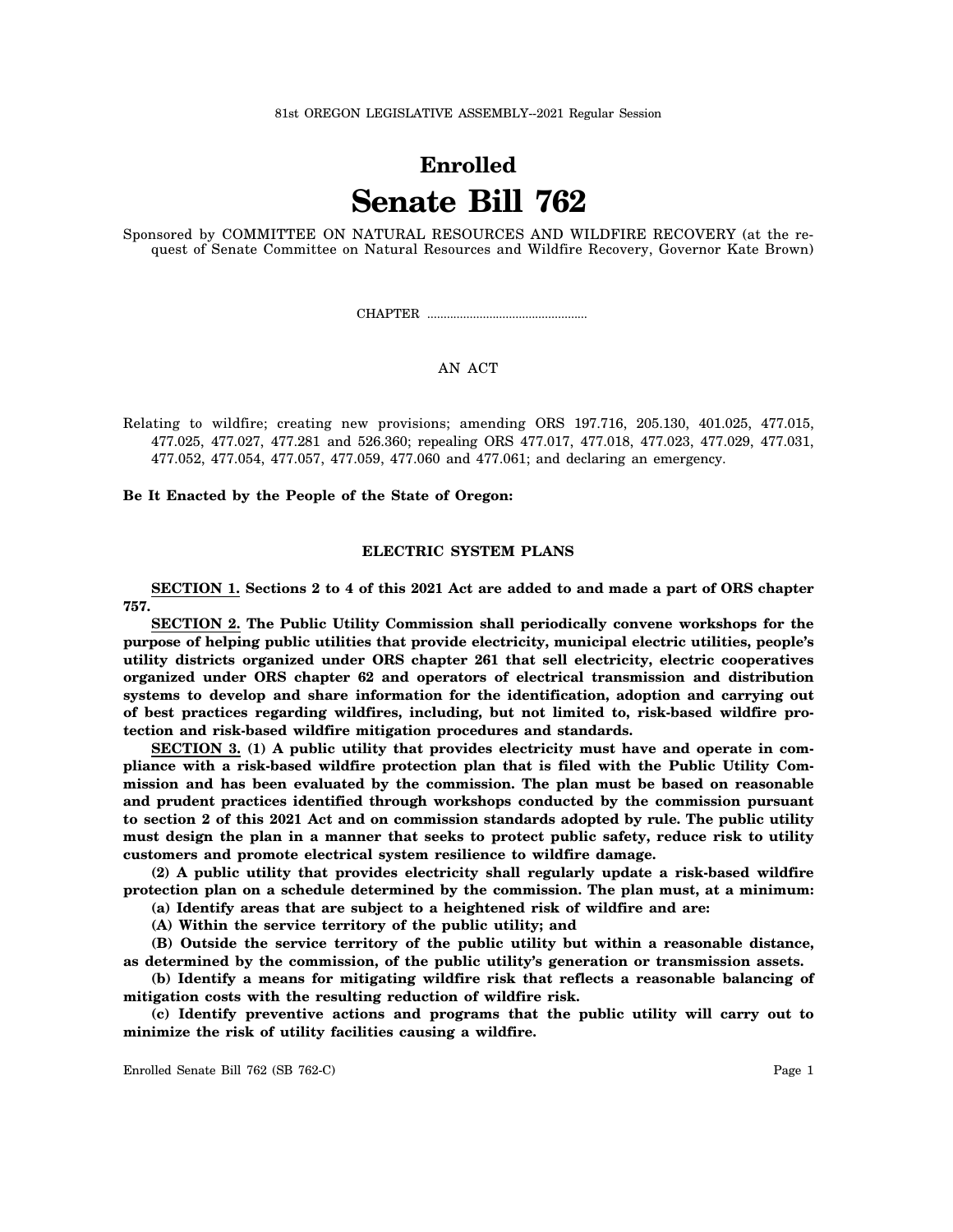**(d) After seeking information from regional, state and local entities, including municipalities, identify a protocol for the deenergizing of power lines and adjusting of power system operations to mitigate wildfires, promote the safety of the public and first responders and preserve health and communication infrastructure.**

**(e) Describe the procedures, standards and time frames that the public utility will use to inspect utility infrastructure in areas that the public utility identifies under paragraph (a) of this subsection.**

**(f) Describe the procedures, standards and time frames that the public utility will use to carry out vegetation management in areas that the public utility identifies under paragraph (a) of this subsection.**

**(g) Identify the development, implementation and administration costs for the plan.**

**(h) Identify the community outreach and public awareness efforts that the public utility will use before, during and after a wildfire season.**

**(3) To develop a plan described in subsection (2) of this section, a public utility may consult with and consider information from regional, state and local entities, including municipalities.**

**(4) The commission, in consultation with the State Forestry Department and local emergency services agencies, shall evaluate a public utility's wildfire protection plan and plan updates through a public process.**

**(5) Not more than 180 days after receiving a wildfire protection plan or plan update from a public utility, the commission shall approve or approve with conditions the plan or update if the commission finds that the plan or update is based on reasonable and prudent practices identified through workshops pursuant to section 2 of this 2021 Act and designed to meet all applicable rules and standards adopted by the commission.**

**(6) The commission's approval of a wildfire protection plan does not establish a defense to any enforcement action for violation of a commission decision, order or rule or relieve a public utility from proactively managing wildfire risk, including by monitoring emerging practices and technologies.**

**(7) The commission shall adopt rules for the implementation of this section. The rules may include, but need not be limited to, procedures and standards regarding vegetation management, public power safety shutoffs and restorations, pole materials, circuitry and monitoring systems.**

**(8) All reasonable operating costs incurred by, and prudent investments made by, a public utility to develop, implement or operate a wildfire protection plan under this section are recoverable in the rates of the public utility from all customers through a filing under ORS 757.210 to 757.220. The commission shall establish an automatic adjustment clause, as defined in ORS 757.210, or another method to allow timely recovery of the costs.**

**SECTION 3a. (1) In addition to all other penalties provided by law, violation of section 3 of this 2021 Act or a rule adopted pursuant to section 3 of this 2021 Act is subject to a civil penalty not to exceed \$10,000.**

**(2) Notwithstanding ORS 183.315 (6), 183.745 (7)(d) and 756.500 to 756.610, civil penalties under this section must be imposed by the Public Utility Commission as provided in ORS 183.745.**

**(3) Civil penalties collected under this section must be paid into the General Fund and credited to the Public Utility Commission Account as described in ORS 756.990 (7).**

**SECTION 4. (1) As used in this section, "consumer-owned utility" and "governing body" have the meanings given those terms in ORS 757.600.**

**(2) A consumer-owned utility must have and operate in compliance with a risk-based wildfire mitigation plan approved by the governing body of the utility. The plan must be designed to protect public safety, reduce risk to utility customers and promote electrical system resilience to wildfire damage.**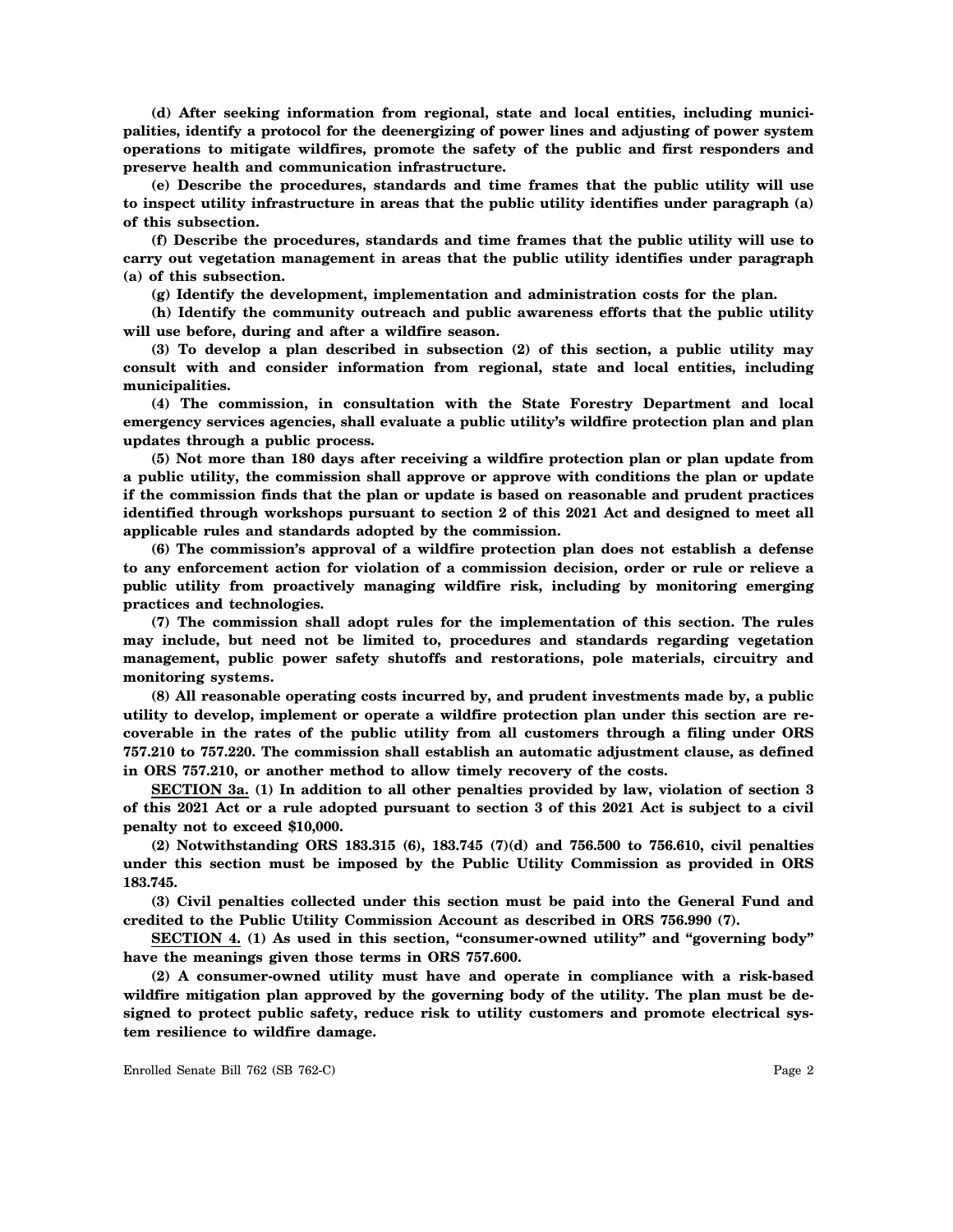**(3) The consumer-owned utility shall regularly update the risk-based wildfire mitigation plan on a schedule the governing body deems consistent with prudent utility practices.**

**(4) A consumer-owned utility shall conduct a wildfire risk assessment of utility facilities. The utility shall review and revise the assessment on a schedule the governing body deems consistent with prudent utility practices.**

**(5) A consumer-owned utility shall submit a copy of the risk-based wildfire mitigation plan approved by the utility governing body to the Public Utility Commission to facilitate commission functions regarding statewide wildfire mitigation planning and wildfire preparedness.**

**SECTION 5. A public utility that provides electricity shall submit the first risk-based wildfire protection plan required of the public utility under section 3 of this 2021 Act for Public Utility Commission evaluation no later than December 31, 2021.**

**SECTION 6. A consumer-owned utility shall submit the first risk-based wildfire mitigation plan required under section 4 of this 2021 Act to the utility governing body no later than June 30, 2022.**

**SECTION 6a. (1) As used in this section, "electric utility" has the meaning given that term in ORS 757.600.**

**(2) Sections 3 and 4 of this 2021 Act do not affect the terms or conditions of easement held by an electric utility over private land as of the effective date of this 2021 Act.**

**SECTION 6b. Sections 3 and 3a of this 2021 Act do not apply to municipally owned utilities organized under ORS chapter 225.**

## **STATEWIDE MAP OF WILDFIRE RISK**

**SECTION 7. (1) The State Forestry Department shall oversee the development and maintenance of a comprehensive statewide map of wildfire risk that displays the wildfire risk classes described in subsection (4) of this section and populates the Oregon Wildfire Risk Explorer.**

**(2) The Oregon Wildfire Risk Explorer must be the official wildfire planning and risk classification mapping tool for the State of Oregon.**

**(3) The State Board of Forestry shall establish by rule criteria by which the map must be developed and maintained, including criteria concerning the use of the most current wildfire assessments.**

**(4) In consultation with Oregon State University, the department shall establish five statewide wildfire risk classes of extreme, high, moderate, low and no risk. The classes must be:**

**(a) Consistent with ORS 477.027.**

**(b) Based on weather, climate, topography and vegetation.**

**(5) The department shall enter into an agreement with the university that provides that the university will develop and maintain the map and make the map publicly available in electronic form through the Oregon Wildfire Risk Explorer.**

**(6) The board shall adopt rules that:**

**(a) Provide opportunities for public input into the assignment of properties to the wildfire risk classes described in subsection (4) of this section.**

**(b) Require the department to provide notice and information about how a property owner may appeal an assignment of the property owner's property to the extreme or high wildfire risk classes.**

**(c) Allow affected property owners and local governments to appeal the assignment of properties to the wildfire risk classes after the map is developed, after any updates to the map and within a reasonably time after delivery of the notice and information described in paragraph (b) of this subsection.**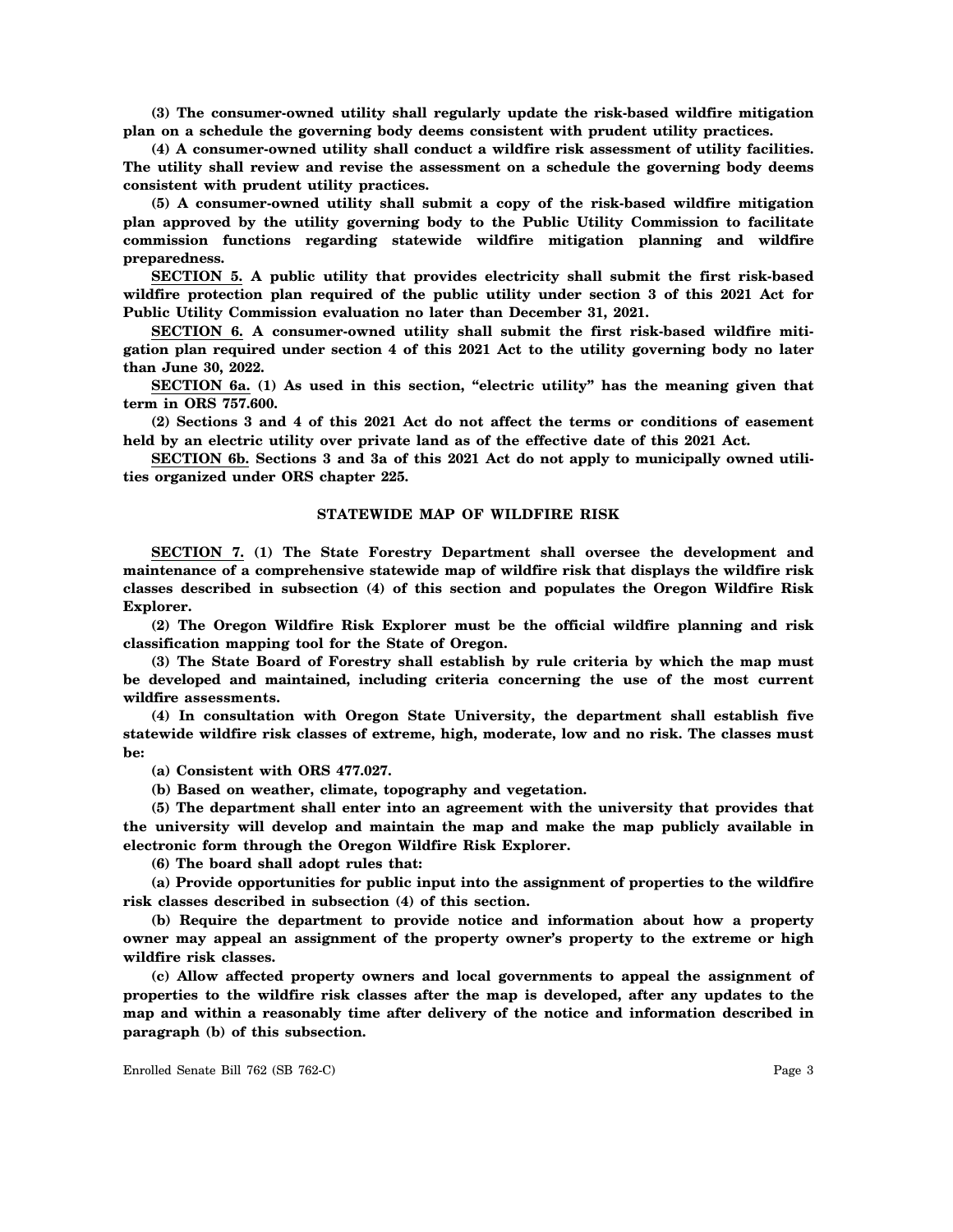**(d) Establish a specific process for appeals through which a requested change in assignment is assessed based on:**

**(A) Whether the assignment is consistent with the criteria described in subsection (3) of this section;**

**(B) Any pertinent facts that may justify a change in the assignment; and**

**(C) Any error in the data the department used to determine the assignment, if the error justifies a change in the assignment.**

**(7) The map must:**

**(a) Be based on the wildfire risk classes.**

**(b) Be sufficiently detailed to allow the assessment of wildfire risk at the propertyownership level.**

**(c) Include the boundaries of the wildland-urban interface, as defined in ORS 477.015, consistent with national standards.**

**(d) Include a layer that geospatially displays the locations of socially and economically vulnerable communities.**

**(8) To develop and maintain the map, the university shall collaborate with the department, the State Fire Marshal, other state agencies, local governments, federally recognized Indian tribes in this state, other public bodies and any other information sources that the university deems appropriate.**

**(9) In maintaining the map, the university shall make technical adjustments as needed and update the map consistent with the results of appeals described in subsection (6)(b) of this section.**

**(10) The university shall provide technical assistance to representatives of state and local government, and to landowners, that use the map.**

**SECTION 7a. (1) On or before December 31, 2021, the State Forestry Department shall report to an interim committee of the Legislative Assembly related to wildfire, in the manner provided in ORS 192.245, to the State Wildfire Programs Director and to the Wildlife Programs Advisory Council on the progress of the department and Oregon State University in complying with the requirements of section 7 of this 2021 Act.**

**(2) On or before June 30, 2022, the department and university must finish all actions required of the department and university by section 7 of this 2021 Act.**

**(3) Notwithstanding any contrary provision of law, the State Board of Forestry may adopt temporary rules to help ensure the requirements described in subsection (2) of this section are met.**

#### **DEFENSIBLE SPACE**

**SECTION 8. As used in sections 8a, 8b and 8c of this 2021 Act, "defensible space" means a natural or human-made area in which material capable of supporting the spread of fire has been treated, cleared or modified to slow the rate and intensity of advancing wildfire and allow space for fire suppression operations to occur.**

**SECTION 8a. (1) The State Fire Marshal shall establish minimum defensible space requirements for wildfire risk reduction on lands in areas identified on the statewide map of wildfire risk described in section 7 of this 2021 Act as within the wildland-urban interface.**

**(2) The State Fire Marshal:**

**(a) Shall consult with the Oregon Fire Code Advisory Board to establish the requirements.**

**(b) Shall establish requirements that are consistent with and do not exceed the standards pertaining only to defensible space that are set forth in the International Wildland-Urban Interface Code published by the International Code Council, including the standards pertaining only to defensible space that are set forth in sections 603 and 604 of the code.**

**(c) May consider best practices specific to Oregon in order to establish the requirements.**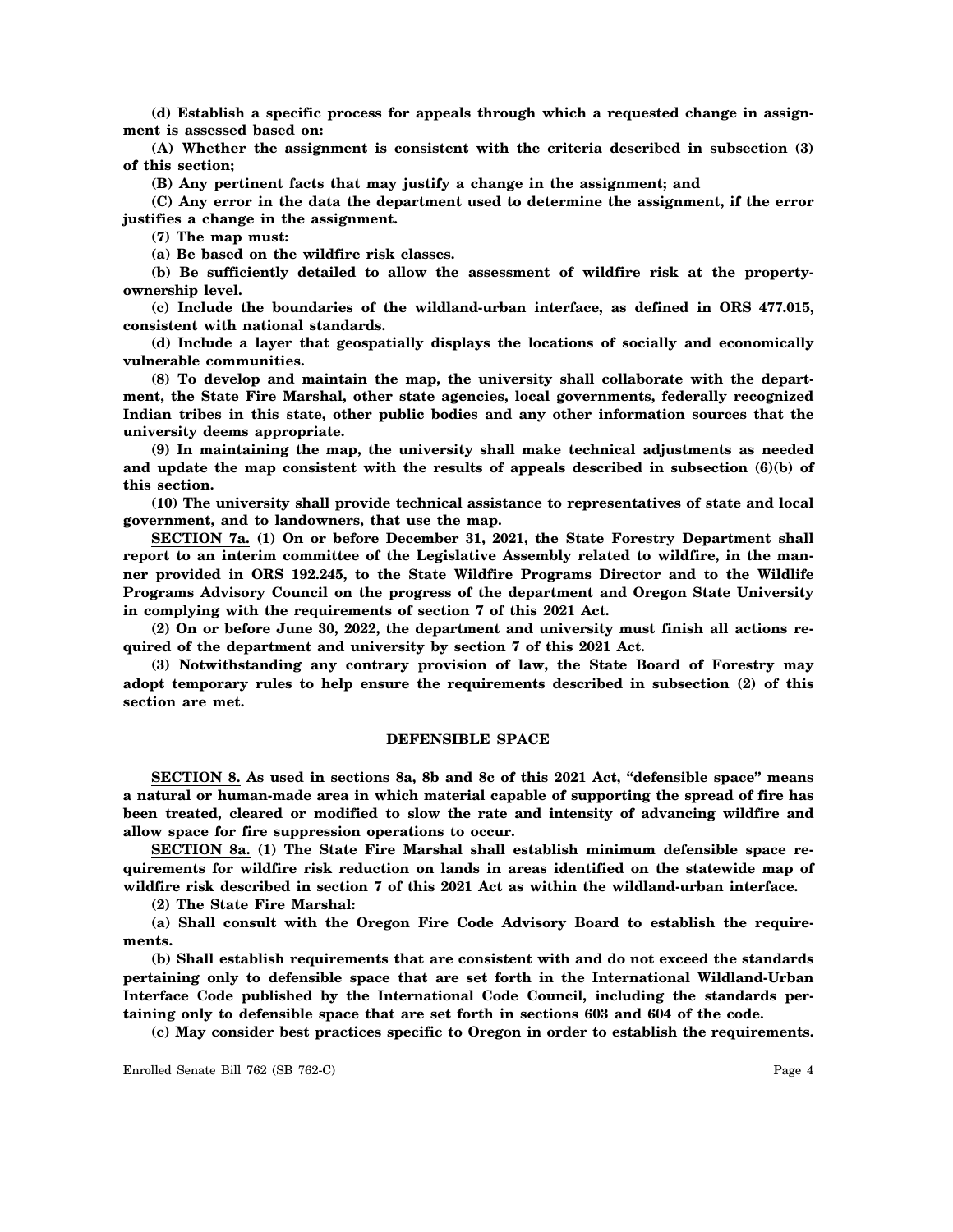**(d) Shall periodically reexamine the standards set forth in the International Wildland-Urban Interface Code and update the requirements to reflect current best practices, in consultation with the Oregon Fire Code Advisory Board.**

**(e) Shall enforce the requirements that are applicable to lands within the jurisdiction of a local government.**

**(f) Shall adopt rules governing administration of the requirements.**

**(g) May develop and apply a graduated fee structure for use in assessing penalties on property owners for noncompliance with the requirements.**

**(h) Shall consult on implementation of the requirements.**

**(i) May adopt rules concerning reports by local governments described in subsection (4)(a) of this section.**

**(3) Subject to additional local requirements, the requirements shall apply statewide for all lands in the wildland-urban interface that are designated as extreme or high risk, as identified on the map.**

**(4) Notwithstanding subsection (2) of this section, a local government may:**

**(a) Administer, consult on and enforce the requirements established by the State Fire Marshal, within the jurisdiction of the local government. A local government that administers or enforces the requirements established by the State Fire Marshal shall periodically report to the State Fire Marshal regarding compliance with the requirements, including the extent of compliance for each property within the jurisdiction of the local government, any change in the degree of compliance since the last report and any other information required by the State Fire Marshal by rule.**

**(b) Adopt and enforce local requirements for defensible space that are greater than the requirements established by the State Fire Marshal. Any local requirements that a local government adopts for defensible space must be defensible space standards selected from the framework set forth in the International Wildland-Urban Interface Code or other best practices specific to Oregon.**

**(c) Designate local fire districts, fire departments or fire agencies to enforce the requirements established by the State Fire Marshal or the local government pursuant to paragraph (b) of this subsection. A local government that designates enforcement must comply with the reporting requirements in paragraph (a) of this subsection.**

**(5) The State Fire Marshal shall administer a community risk reduction program that emphasizes education and methods of prevention with respect to wildfire risk, enforcement of defensible space requirements, response planning and community preparedness for wildfires.**

**(6) The State Fire Marshal may provide financial, administrative, technical or other assistance to a local government to facilitate the administration and enforcement of requirements within the jurisdiction of the local government. A local government shall expend financial assistance provided by the State Fire Marshal under this subsection to give priority to the creation of defensible space:**

**(a) On lands owned by members of socially and economically vulnerable communities, persons with limited proficiency in English and persons of lower income as defined in ORS 456.055.**

**(b) For critical or emergency infrastructure.**

**(c) For schools, hospitals and facilities that serve seniors.**

**SECTION 8b. (1) The minimum defensible space requirements established by the State Fire Marshal pursuant to section 8a of this 2021 Act may not be used as criteria to approve or deny:**

**(a) An amendment to a local government's acknowledged comprehensive plan or land use regulations.**

**(b) A permit, as defined in ORS 215.402 or 227.160.**

**(c) A limited land use decision, as defined in ORS 197.015.**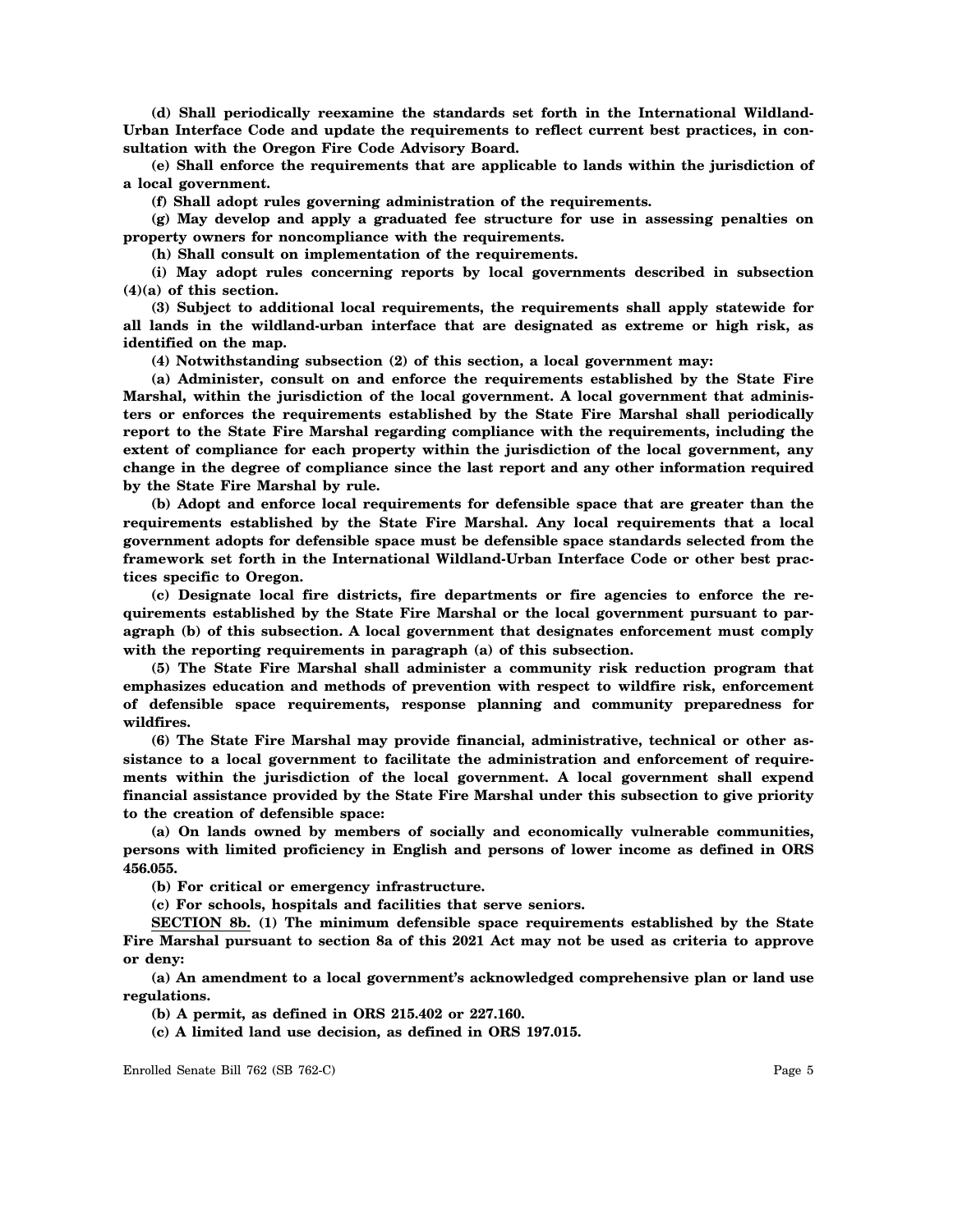**(d) An expedited land division, as defined in ORS 197.360.**

**(2) Notwithstanding subsection (1) of this section, a local government may:**

**(a) Amend the acknowledged comprehensive plan or land use regulations of the local government to include the requirements; and**

**(b) Use the requirements that are included in the amended acknowledged comprehensive plan or land use regulations as a criterion for a land use decision.**

**SECTION 8c. The State Fire Marshal shall establish minimum defensible space requirements for wildfire risk reduction on lands in areas identified on the map described in section 7 of this 2021 Act on or before December 31, 2022.**

**SECTION 9. The Community Risk Reduction Fund is established in the State Treasury, separate and distinct from the General Fund. Interest earned by the Community Risk Reduction Fund shall be credited to the fund. Moneys in the fund are continuously appropriated to the State Fire Marshal for the purpose of carrying out community risk reduction and the local government financial assistance described in section 8a of this 2021 Act.**

**SECTION 10. (1) The State Fire Marshal shall biannually report regarding the status of State Fire Marshal and local government activities for carrying out section 8a of this 2021 Act to a committee or interim committee of the Legislative Assembly related to wildfire, in the manner provided in ORS 192.245, to the State Wildfire Programs Director and to the Wildfire Programs Advisory Council:**

**(a) On or before the date of convening of the regular session of the Legislative Assembly as specified in ORS 171.010.**

**(b) Approximately six months after the date described in paragraph (a) of this subsection.**

**(2) The report shall include, but need not be limited to:**

**(a) A status report regarding community risk reduction and the establishment, administration and enforcement of defensible space requirements;**

**(b) The amount of moneys expended during the year for community risk reduction and the establishment, administration or enforcement of defensible space requirements;**

**(c) The amount of moneys expended during the year for the suppression of fires on wildland-urban interface lands; and**

**(d) Any recommendations of the State Fire Marshal for legislative action, including, but not limited to, current or future resource and funding needs for community risk reduction and establishing, administering or enforcing defensible space requirements.**

#### **LAND USE**

**SECTION 11. (1) As used in this section, "defensible space" has the meaning given that term in section 8 of this 2021 Act.**

**(2) The Department of Land Conservation and Development shall identify updates to the statewide land use planning program and local comprehensive plans and zoning codes that are needed in order to incorporate wildfire risk maps and minimize wildfire risk, including the appropriate levels of state and local resources necessary for effective implementation.**

**(3) Updates may include, but need not be limited to, provisions regarding sufficient defensible space, building codes, safe evacuation and development considerations in areas of extreme and high wildfire risk, allowing for regional differences.**

**(4) On or before October 1, 2022, the Department of Land Conservation and Development shall:**

**(a) Complete the updates.**

**(b) Report to a committee or interim committee of the Legislative Assembly related to wildfire, in the manner provided in ORS 192.245, to the State Wildfire Programs Director and to the Wildfire Programs Advisory Council on the updates. The report must include recommendations concerning the updates.**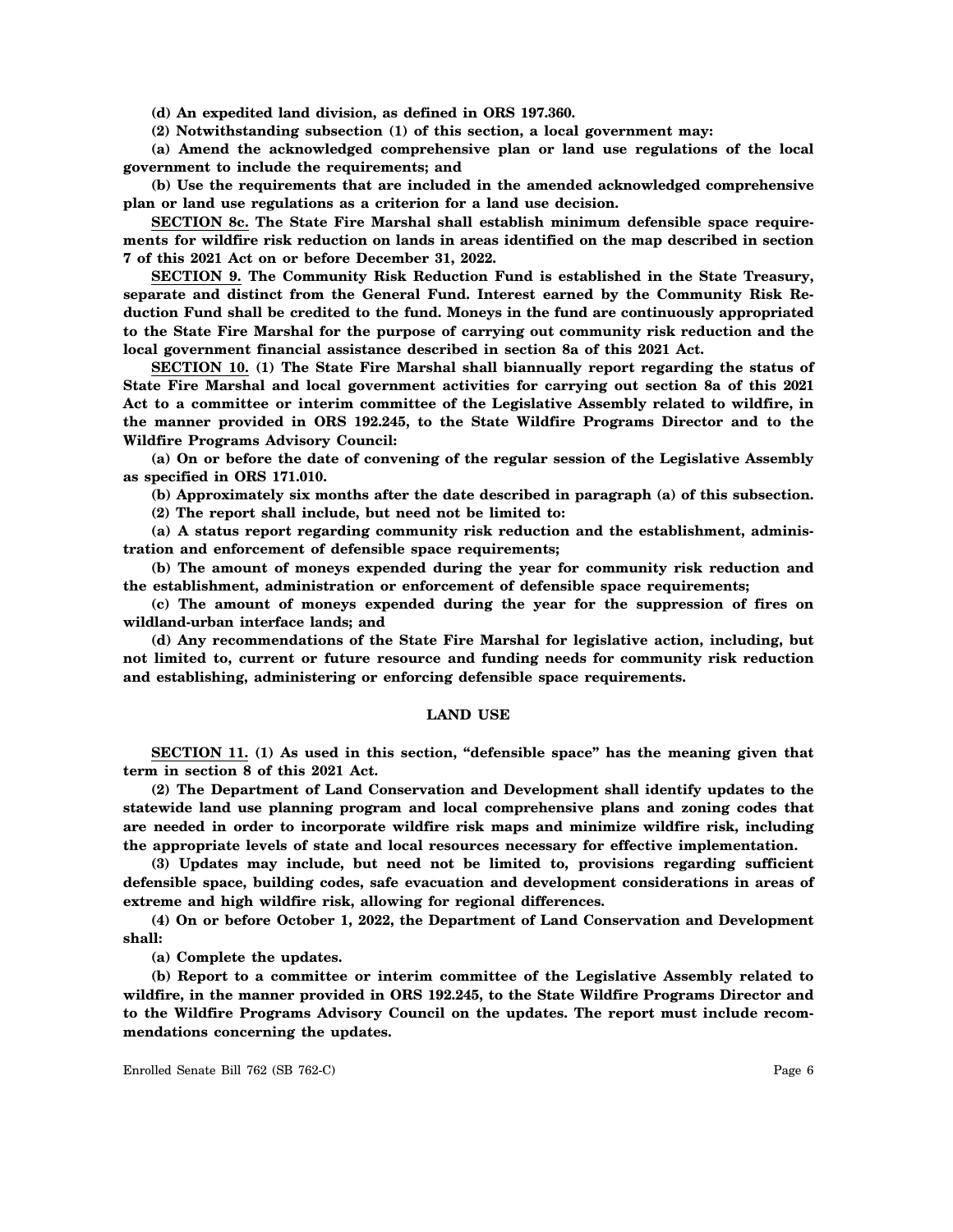**(5) As necessary to identify needed updates and develop the recommendations required by subsection (4)(b) of this section, the department may consult with the State Fire Marshal, the State Forestry Department, the Department of Consumer and Business Services and local governments.**

#### **BUILDING CODES**

**SECTION 12. (1) For extreme and high wildfire risk classes in the wildland-urban interface that are identified pursuant to section 7 of this 2021 Act, the Department of Consumer and Business Services shall adopt wildfire hazard mitigation building code standards that apply to new dwellings and the accessory structures of dwellings, as described in section R327 of the 2021 Oregon Residential Specialty Code.**

**(2) The department shall amend section R327 of the Oregon Residential Specialty Code to include standards for additions to existing dwellings and accessory structures and for replacement of existing exterior elements covered in section R327 of the 2021 Oregon Residential Specialty Code.**

**(3) The department shall incorporate the standards described in subsections (1) and (2) of this section into any updates to the Oregon Residential Specialty Code.**

**SECTION 12a. (1) The Department of Consumer and Business Services shall take the actions required by section 12 (1) and (2) of this 2021 Act not later than October 1, 2022.**

**(2) The standards described in section 12 (1) and (2) of this 2021 Act may not become operative before April 1, 2023.**

**SECTION 12b. Not more than two years after the standards described in section 12 (1) and (2) of this 2021 Act are adopted, the Department of Consumer and Business Services shall update section R327 of the Oregon Residential Specialty Code to:**

**(1) Ensure that the code incorporates the standards described in section 12 (1) and (2) of this 2021 Act; and**

**(2) Make any necessary adjustments to the applicability of the standards and permitting requirements in the code.**

**SECTION 12c. The Department of Consumer and Business Services:**

**(1) Shall develop and maintain an interactive mapping tool that displays, at the property level, wildfire hazard mitigation standards covered in section R327 of the Oregon Residential Specialty Code. The tool must be designed to support future inclusion of snow load, seismic and wind building code standards at the property level.**

**(2) Shall collaborate with Oregon State University to obtain any needed information from the Oregon Wildfire Risk Explorer and national or science-based sources in order to develop the tool.**

**(3) Shall ensure that the tool is displayed in an electronic format and available to the public at no charge.**

**(4) Shall periodically update the tool when the relevant building code is updated.**

**(5) May enter into an agreement with the university concerning services required to develop and maintain the tool.**

**SECTION 12d. (1) The Department of Consumer and Business Services shall develop the interactive mapping tool described in section 12c of this 2021 Act not more than 60 days after the statewide map of wildfire risk described in section 7 of this 2021 Act is developed.**

**(2) Any delay in developing the tool may not affect a deadline concerning the map.**

## **HEALTH SYSTEMS FOR SMOKE**

**SECTION 13. The Department of Environmental Quality shall develop and implement a program for supporting local communities, in detecting, preparing for, communicating or mitigating the environmental and public health impacts of wildfire smoke.**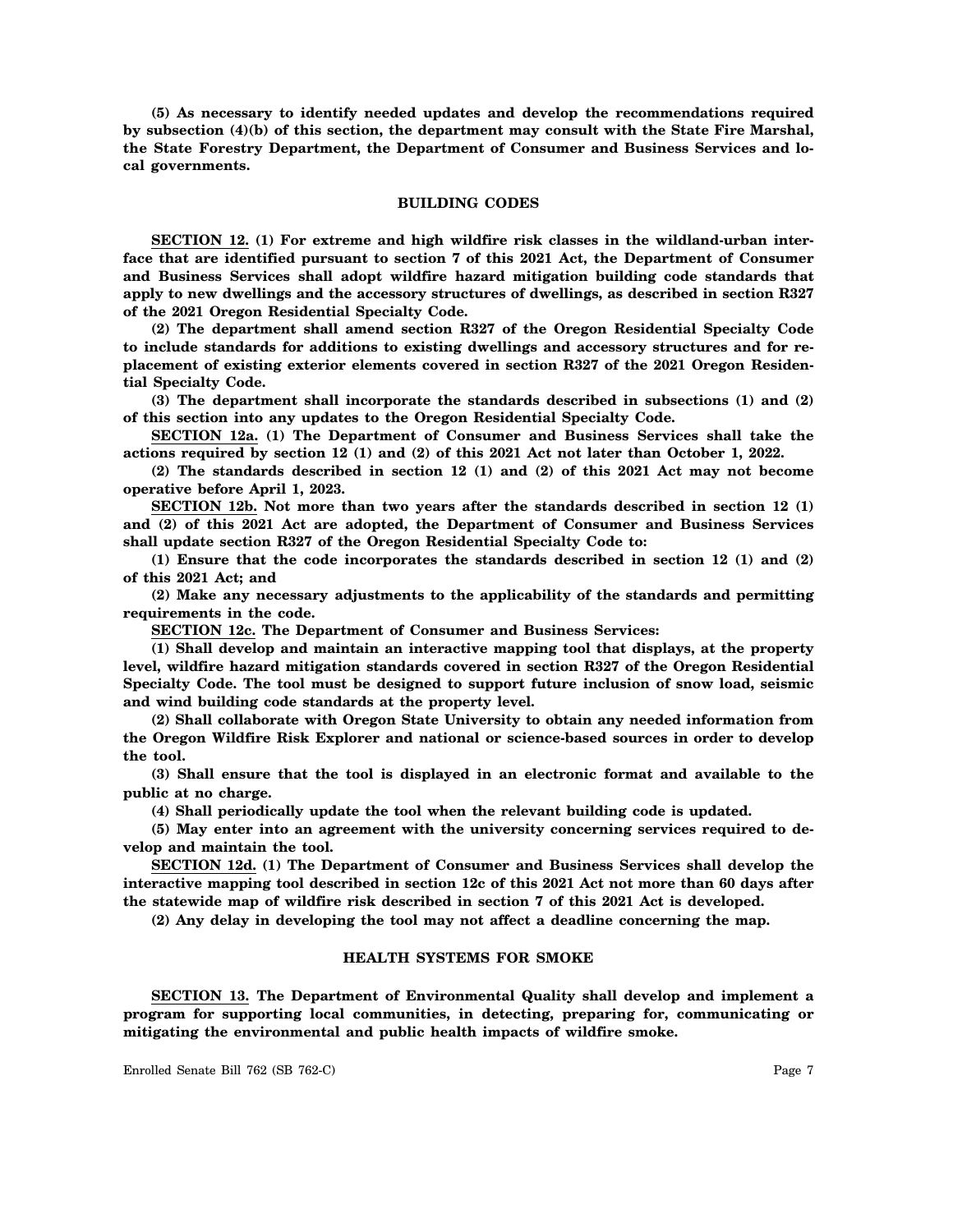**SECTION 13a. The Department of Environmental Quality shall establish a program for supporting local communities through intergovernmental agreements, grants, contracts or cooperative agreements to develop and implement community response plans to enhance the communities' readiness and mitigation capacity for smoke.**

**SECTION 13b. (1) The Department of Environmental Quality shall establish and implement a program to support communities across this state in monitoring, interpreting and communicating data related to ambient air quality conditions caused by wildfire smoke.**

**(2) As part of the program, the department shall:**

**(a) Conduct community outreach in areas of this state that are prone to poor air quality attributable to elevated levels of particulate matter.**

**(b) Deploy air quality monitoring equipment in a manner sufficient to evaluate an increased prevalence of poor air quality attributable to elevated levels of particulate matter.**

**(c) Monitor meteorological conditions in a manner sufficient to forecast occurrences of poor air quality.**

**SECTION 14. (1) As used in this section, "smoke filtration system" means an air filtration system capable of removing particulates and other harmful components of wildfire smoke in a public building.**

**(2) In consultation and coordination with the Oregon Health Authority, the Department of Human Services shall establish and implement a grant program that allows local governments to:**

**(a) Establish emergency clean air shelters.**

**(b) Equip public buildings with smoke filtration systems so the public buildings may serve as cleaner air spaces during wildfire smoke and other poor air quality events.**

**(3) The department shall require grantees to provide access to the clean air shelters at no charge.**

**SECTION 14a. The Department of Human Services is the lead state agency for clean air shelter operations. The department shall:**

**(1) Consult and collaborate with the Oregon Health Authority to align practices for voluntary evacuations and emergency sheltering operations.**

**(2) Coordinate with the authority in setting priorities for awarding grants described in section 14 of this 2021 Act.**

**(3) Provide support to local agencies that take lead roles in operating and planning clean air shelters in the local agencies' jurisdictions.**

**SECTION 14b. No later than June 30, 2023, in consultation with the Oregon Health Authority, the Department of Human Services shall report to an appropriate committee or interim committee of the Legislative Assembly, in the manner described in ORS 192.245, to the State Wildfire Programs Director and to the Wildfire Programs Advisory Council on:**

**(1) The grants administered pursuant to section 14 of this 2021 Act, including information about which local governments received grants.**

**(2) Any barriers to administering the grants.**

**(3) Areas for improving the grant program described in section 14 of this 2012 Act.**

**(4) Public health impacts from wildfire smoke events.**

**SECTION 15. (1) As used in this section, "smoke filtration device" means portable air cleaners and furnace, heating, ventilation and air conditioning filters that are intended to remove contaminants, including particulates and other harmful components of wildfire smoke, from the air in a room to improve indoor air quality.**

**(2) The Oregon Health Authority shall establish a program to increase the availability of residential smoke filtration devices among persons vulnerable to the health effects of wildfire smoke who reside in areas susceptible to wildfire smoke.**

**(3) The authority may award grants for the purchase of smoke filtration devices.**

**(4) If the authority awards grants described in this section, the authority shall give priority to funding for smoke filtration devices in residential buildings occupied by persons who**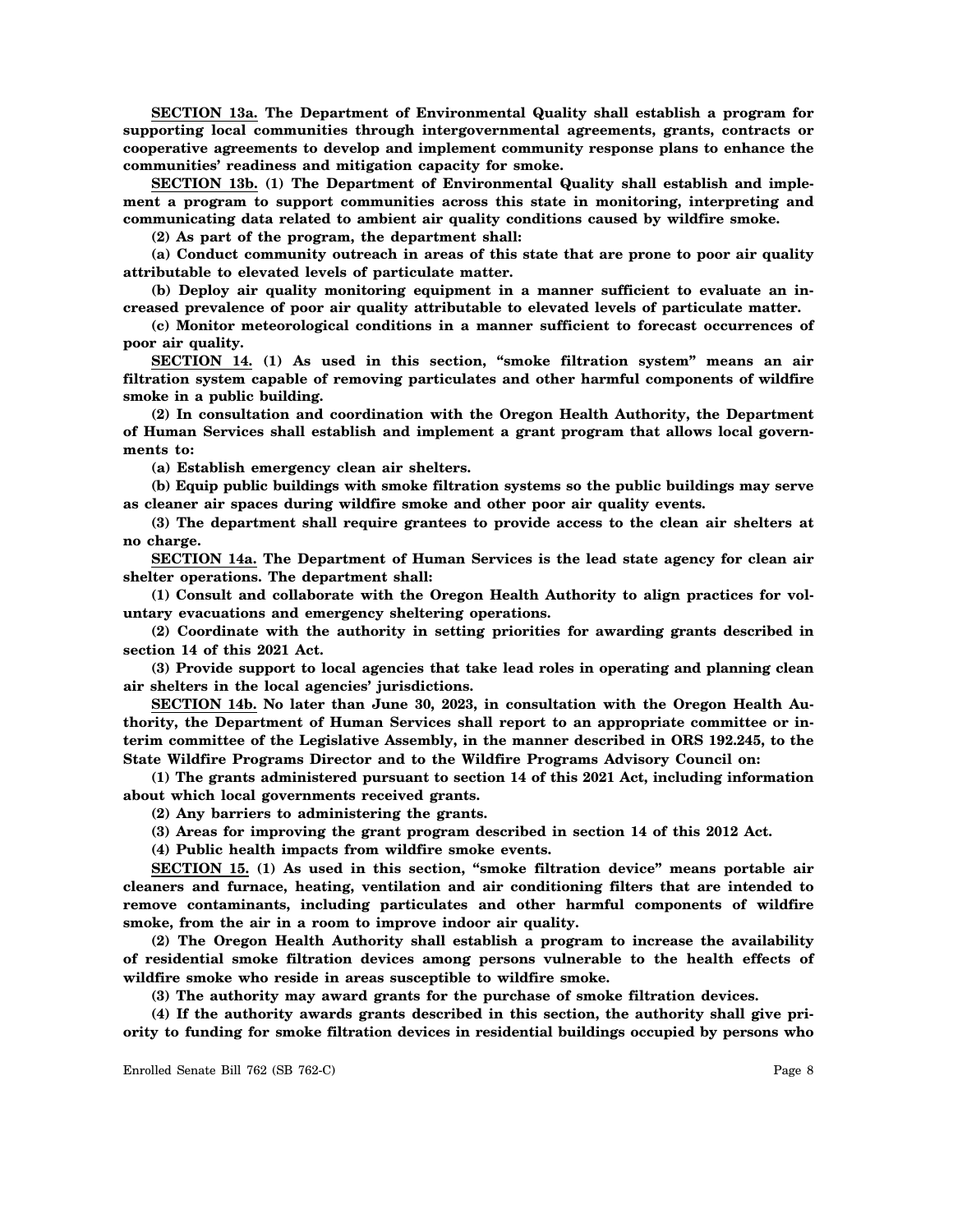**qualify for the Oregon Health Plan or Medicaid and are vulnerable to the health effects of wildfire smoke.**

**(5) The authority may adopt rules establishing standards for smoke filtration devices obtained with grant moneys received under this section, including, but not limited to, minimum acceptable efficiency for the removal of particulates and other harmful substances generated by wildfires.**

**(6) The authority may provide information and refer service providers to grantees that need housing interventions to facilitate effective use of smoke filtration devices, including interventions such as weather proofing.**

**SECTION 15a. The Oregon Health Authority shall periodically report to an appropriate committee or interim committee of the Legislative Assembly, as described in ORS 192.245, to the State Wildfire Programs Director and to the Wildfire Programs Advisory Council on:**

**(1) The use of smoke filtration devices funded under section 15 of this 2021 Act, including use of the smoke filtration devices by vulnerable and underserved communities.**

**(2) The effectiveness of the programs described in section 15 of this 2021 Act.**

**(3) Areas for improvement.**

**(4) Public health impacts during wildfire smoke events.**

**(5) Whether funding described in section 15 of this 2021 Act has provided a public health return on investment.**

# **EMERGENCY RESPONSE AND DISASTER RECOVERY**

**SECTION 16.** ORS 401.025 is amended to read:

401.025. As used in this chapter:

(1) "Emergency" means a human created or natural event or circumstance that causes or threatens widespread loss of life, injury to person or property, human suffering or financial loss, including but not limited to:

(a) Fire, **wildfire,** explosion, flood, severe weather, landslides or mud slides, drought, earthquake, volcanic activity, tsunamis or other oceanic phenomena, spills or releases of oil or hazardous material as defined in ORS 466.605, contamination, utility or transportation emergencies, disease, blight, infestation, civil disturbance, riot, sabotage, acts of terrorism and war; and

(b) A rapid influx of individuals from outside this state, a rapid migration of individuals from one part of this state to another or a rapid displacement of individuals if the influx, migration or displacement results from the type of event or circumstance described in paragraph (a) of this subsection.

(2) "Emergency service agency" means an organization within a local government that performs essential services for the public's benefit before, during or after an emergency, such as law enforcement, fire control, health, medical and sanitation services, public works and engineering, public information and communications.

(3) "Emergency services" means activities engaged in by state and local government agencies to prepare for an emergency and to prevent, minimize, respond to or recover from an emergency, including but not limited to coordination, preparedness planning, training, interagency liaison, fire fighting, oil or hazardous material spill or release cleanup as defined in ORS 466.605, law enforcement, medical, health and sanitation services, engineering and public works, search and rescue activities, warning and public information, damage assessment, administration and fiscal management, and those measures defined as "civil defense" in 50 U.S.C. app. 2252.

(4) "Local government" has the meaning given that term in ORS 174.116.

(5) "Major disaster" means any event defined as a "major disaster" under 42 U.S.C. 5122(2).

**SECTION 17. (1) The Office of Emergency Management shall update its statewide emergency plan as necessary to prepare for or respond to wildfire emergencies on an area-wide or statewide basis. The plan developed by the office to prepare for or respond to wildfire**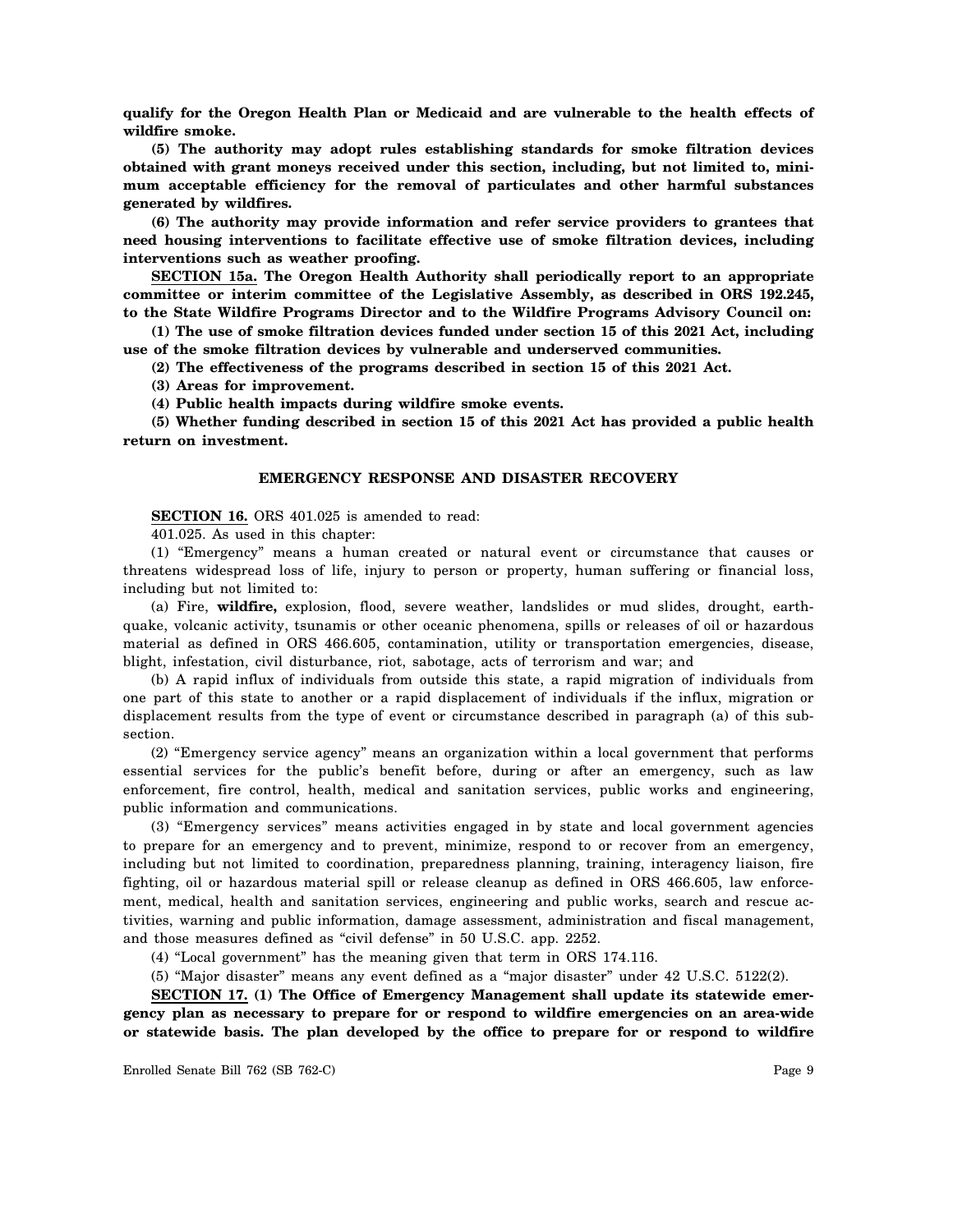**emergencies shall include, but need not be limited to, wildfire risk mitigation efforts and evacuation planning.**

**(2) The office shall coordinate with cities, counties, adult foster homes, health care facilities and residential facilities, the Department of Human Services and the Oregon Health Authority to establish local or private procedures to prepare for emergencies related to wildfire and ensure that local efforts to prevent, respond to or recover from an emergency caused by wildfire are conducted in a manner consistent with the plan developed by the office to prepare for or respond to wildfire emergencies. The coordinated activities may include, but need not be limited to, providing training, carrying out exercises and promoting community education.**

**SECTION 17a. The Office of Emergency Management shall conduct the update required by section 17 (1) of this 2021 Act on or before December 31, 2021.**

# **REDUCTION OF WILDFIRE RISK**

**SECTION 18. (1)(a) The State Forestry Department shall design and implement a program to reduce wildfire risk through the restoration of landscape resiliency and the reduction of hazardous fuel on public or private forestlands and rangelands and in communities near homes and critical infrastructure.**

**(b) The department shall ensure that the program is consistent with the objectives described in this section and biennially select, administer and evaluate projects consistent with the objectives described in this subsection.**

**(c) When developing program and project selection criteria, the department shall, to the extent practicable, consult and cooperate with state and federal agencies, counties, cities and other units of local government, federally recognized Indian tribes in this state, public and private forestland and rangeland owners, forest and rangeland collaboratives and other relevant community organizations and ensure consistency with the priorities described in subsection (3) of this section.**

**(2) The department shall develop a 20-year strategic plan, as described in the Shared Stewardship Agreement signed on August 13, 2019, that prioritizes restoration actions and geographies for wildfire risk reduction. The plan must be able to be used to direct federal, state and private investments in a tangible way.**

**(3) In selecting and administering projects, the department shall:**

**(a) In collaboration with the Oregon State University Extension Service and other entities, identify strategic landscapes that are ready for treatment, giving priority to projects within the landscapes that are:**

**(A) On lands in the four highest eNVC risk classes identified in the United States Forest Service report titled "Pacific Northwest Quantitative Wildfire Risk Assessment: Methods and Results" and dated April 9, 2018;**

**(B) Inclusive of federal lands with treatment projects currently approved under the National Environmental Policy Act (42 U.S.C. 4321 et seq.);**

**(C) Focusing on treatments protective of human life, property, critical infrastructure, watershed health and forest or rangeland habitat restoration; and**

**(D) Part of a collaborative partnership with agreements across diverse forestland or rangeland stakeholders that use an expansive, landscape-scale approach to address underlying causes of poor wildfire resilience and elevated risk of wildfire or that establish innovative approaches to addressing the underlying causes that could be implemented on a larger scale.**

**(b) To the extent practicable, identify and support projects that are designed to:**

**(A) Evaluate varying types of fuel treatment methods;**

**(B) Leverage the collective power of public-private partnerships and federal and state funding, including leverage of the coordination of funding to support collaborative initiatives**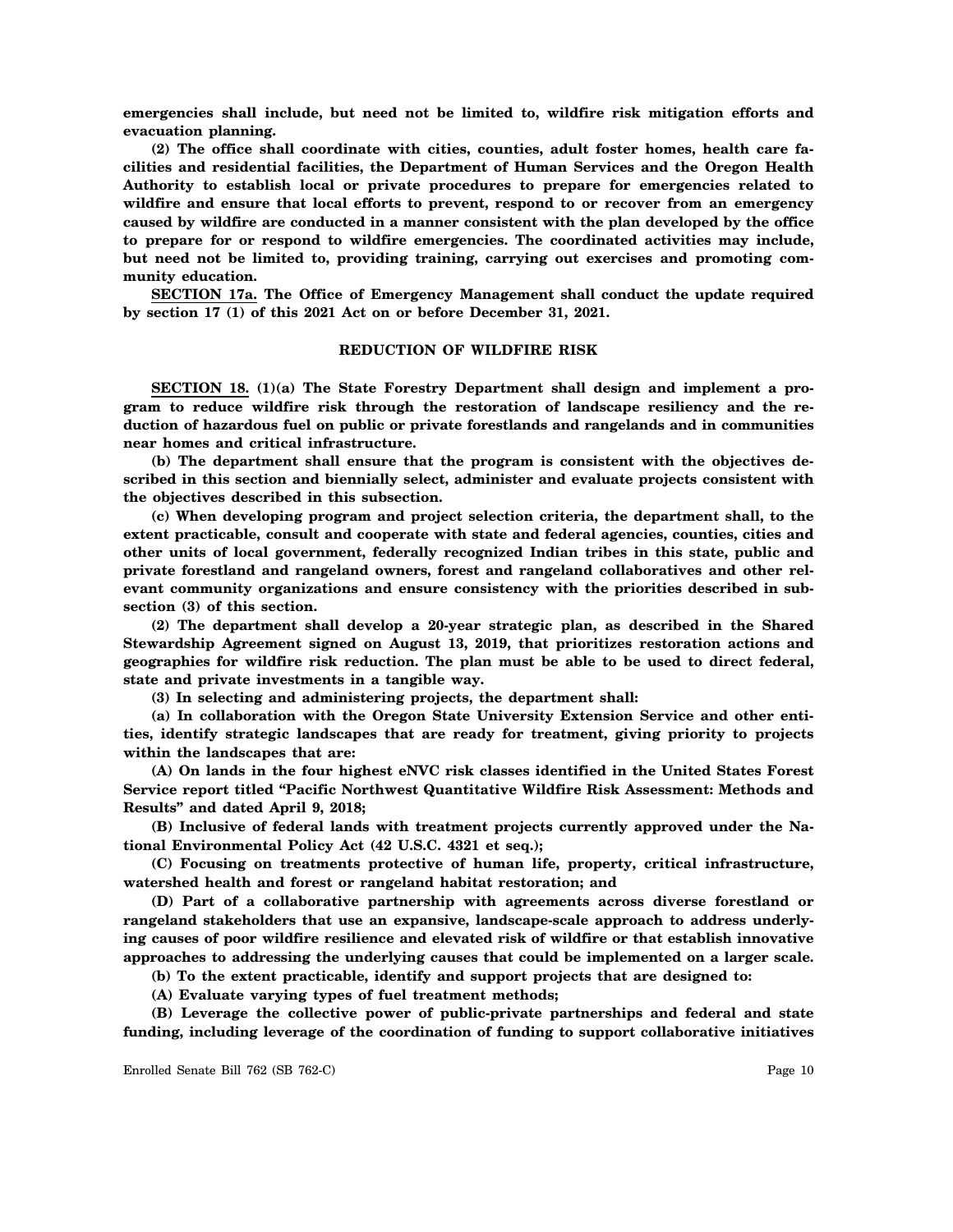**that address the underlying causes of elevated forestland and rangeland wildfire risk across ownerships; and**

**(C) Optimize the receipt of federal government investments that equal or exceed department investments.**

**(c) Design the projects to involve existing forest-based and range-based contracting entities.**

**(d) Design the projects to complement programs and projects of the Oregon Watershed Enhancement Board or other state agencies as needed.**

**(e) Design the projects to involve the Oregon Conservation Corps Program established by section 21 of this 2021 Act, to the maximum extent possible, for community protection projects located in the wildland-urban interface, subject to funding available in the Oregon Conservation Corps Fund established by section 23 of this 2021 Act.**

**(f) Affirmatively seek, and enhance opportunities for, collaboration from stakeholders holding a wide variety of perspectives regarding forest and rangeland management and opportunities for significant involvement by communities in proximity to project sites.**

**(g) Engage in monitoring of the projects to produce useful information on which to base recommendations to the Legislative Assembly.**

**(4) A project under this section may not include commercial thinning on:**

**(a) Inventoried roadless areas;**

**(b) Riparian reserves identified in the Northwest Forest Plan or in federal Bureau of Land Management resource management plans;**

**(c) Late successional reserves, except to the extent consistent with the 2011 United States Fish and Wildlife Service Revised Recovery Plan for the Northern Spotted Owl (Strix occidentalis caurina);**

**(d) Areas protected under the federal Wild and Scenic Rivers Act (P.L. 90-542), national recreation areas, national monuments or areas protected under ORS 390.805 to 390.925;**

**(e) Designated critical habitat for species listed as threatened or endangered under the Endangered Species Act of 1973 (P.L. 93-205) or by the State Fish and Wildlife Commission under ORS 496.172, unless commercial thinning is already allowed under an existing environmental review or recognized habitat recovery plan; or**

**(f) Federally designated areas of critical environmental concern or federally designated wilderness study areas.**

**(5) The department shall give public notice, and allow reasonable opportunity for public input, when identifying and selecting landscapes under this section.**

**SECTION 19. Section 18 of this 2021 Act does not expand, diminish or otherwise affect a right, privilege, duty or function established under federal, state or local laws or rules that pertain to the management of private lands in this state.**

**SECTION 20. (1) The State Forestry Department shall complete the operation of projects under section 18 of this 2021 Act no later than June 30, 2023.**

**(2) The department shall report regarding progress in carrying out projects under section 18 of this 2021 Act to an interim committee of the Legislative Assembly related to natural resources, in the manner provided by ORS 192.245, and to the Governor, State Wildfire Programs Director and Wildfire Programs Advisory Council no later than January 15, 2022. The report shall include, but need not be limited to:**

**(a) An explanation of how landscapes were selected, a summary of the selected projects, a description of initial outcomes from projects selected under the requirements established by section 18 of this 2021 Act, anticipated time frames for completion of the projects and any initial recommendations concerning landscape identification and projects selected under the requirements established by section 18 of this 2021 Act;**

**(b) A description of the funding source types and amounts secured by the department as matching funds to implement projects; and**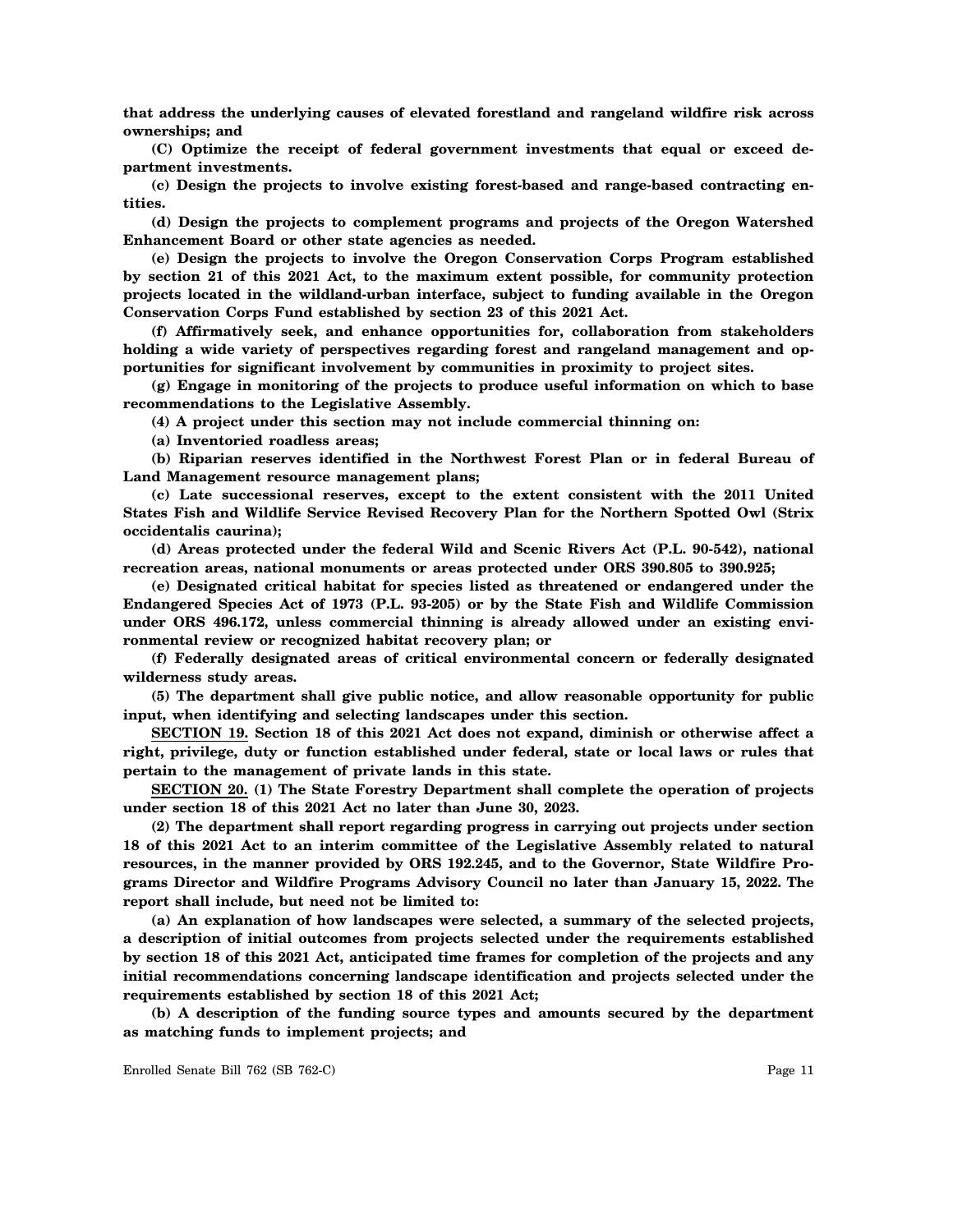**(c) A summary of outreach and coordination with relevant federal and state agencies, counties, cities and other units of local government, federally recognized Indian tribes in this state, public and private forestland and rangeland owners, forestland and rangeland collaboratives and other relevant community organizations to identify and select landscapes for treatment and develop selection criteria for projects.**

**(3)(a) The department shall report its findings and recommendations regarding wildfire risk reduction on forestland and rangeland and in communities, based on information obtained from the projects described in section 18 of this 2021 Act, to an interim committee of the Legislative Assembly related to natural resources, in the manner provided by ORS 192.245, and to the Governor, State Wildfire Programs Director and Wildfire Programs Advisory Council no later than July 15, 2023. The report shall include, but need not be limited to:**

**(A) A qualitative and quantitative summary of the project outcomes that, at a minimum, states the number of acres treated, the treatment actions carried out and any resulting or anticipated changes in landscape conditions related to enhanced resiliency or the mitigation of wildfire risk to public values;**

**(B) The identification of barriers to more efficient implementation and achievement of goals in future wildfire risk reduction projects;**

**(C) A qualitative and quantitative summary of the use of prescribed fire activities and invasive annual grass treatments for wildfire risk reduction that, at a minimum, states the number of acres burned or treated and any resulting or anticipated changes in landscape conditions related to enhanced resiliency or the mitigation of wildfire risk to public values;**

**(D) The identification of existing disincentives to, and recommendation for reducing barriers to, the use of prescribed fire;**

**(E) Recommendations for creating optimal working relationships with forestland or rangeland collaboratives and other relevant community organizations regarding future wildfire risk reduction projects;**

**(F) A description of the funding source types and amounts secured by the department as matching funds to carry out projects; and**

**(G) Recommendations for investment in future wildfire risk reduction projects to be carried out in the 2023-2025 biennium.**

**(b) In developing the report required under this subsection, the department shall work in coordination with federal land management agencies, institutions of higher education and third parties to develop consistent performance measurements and condition-based metrics for monitoring and communicating the effectiveness of state investments and project actions in reducing wildfire risk on public or private forestlands and rangelands and in communities.**

# **OREGON CONSERVATION CORPS**

**SECTION 21. (1) The Oregon Conservation Corps Program is established for the purposes of:**

**(a) Reducing the risk wildfire poses to communities and critical infrastructure.**

**(b) Helping to create fire-adapted communities.**

**(c) Engaging youth and young adults in workforce training.**

**(2) Youth and young adults between 13 years of age and 26 years of age who have been qualified by a youth development organization may participate in projects undertaken by the corps.**

**(3) Notwithstanding any contrary provision of law, participants in projects undertaken by the corps:**

**(a) Are not employees of the corps.**

**(b) Are exempt from prevailing wage laws.**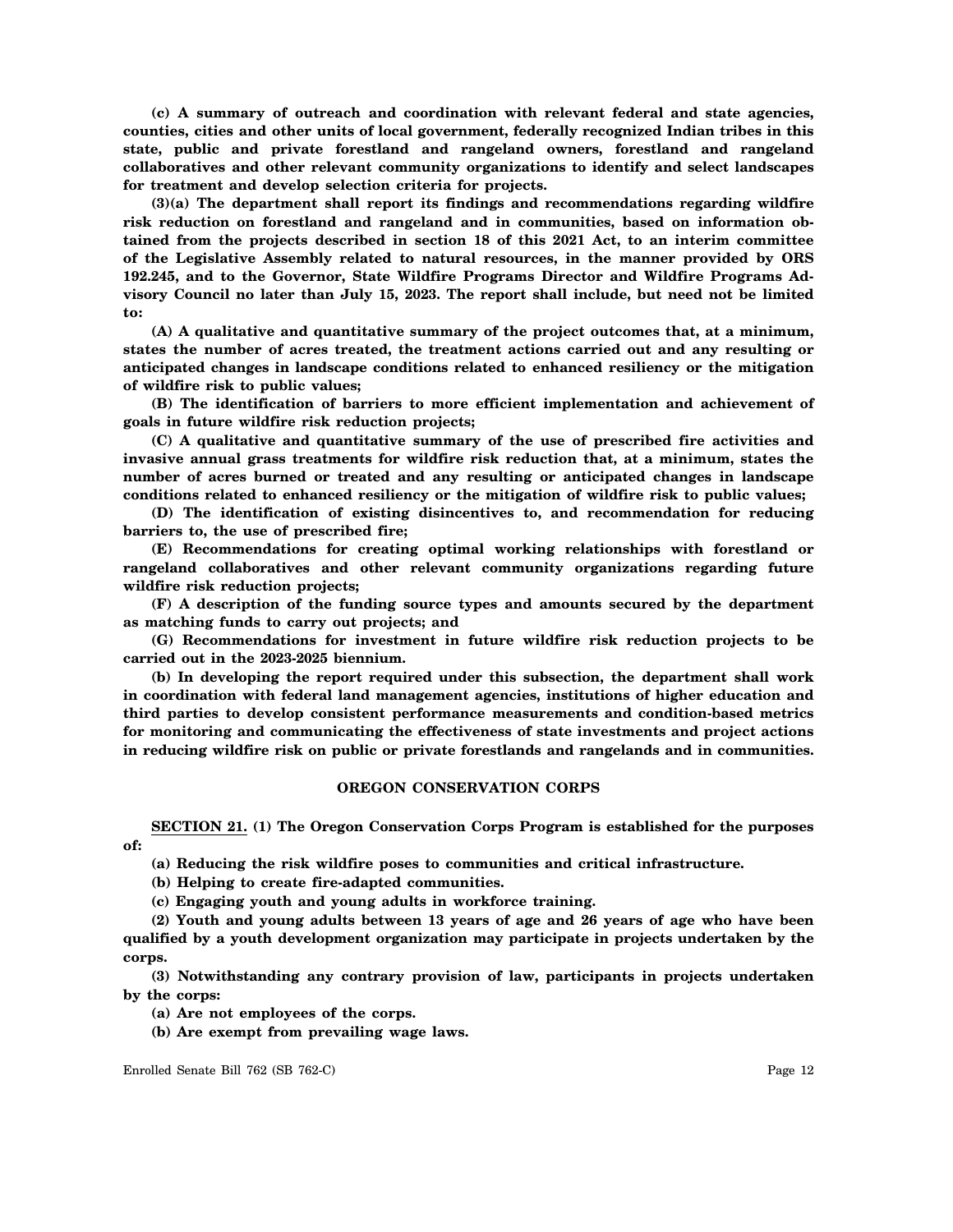**(c) Must receive compensation for their participation of at least minimum wage or an allowance or stipend that, when combined with other sources of payment the participant is eligible to receive, including academic credit or an AmeriCorps education award, is equivalent to the value of minimum wage.**

**SECTION 22. (1) As used in this section, "eligible organization" includes Oregon-based nonprofit youth development organizations and public entities that provide programs of job training, skill development and forest-related or rangeland-related career path training.**

**(2) The Oregon Conservation Corps Advisory Committee is established within the Higher Education Coordinating Commission for the purpose of managing the Oregon Conservation Corps Program.**

**(3) The Governor shall determine the number of members on the committee and appoint the members.**

**(4) The committee shall, in collaboration with a qualified nonprofit foundation, actively seek and source private donations to support the Oregon Conservation Corps Program.**

**(5) The committee may direct the expenditure of moneys from the Oregon Conservation Corps Fund for a promotional website and materials to solicit private funds.**

**(6) Members may not receive compensation for service on the committee, but, subject to any applicable laws regulating travel and other expenses of state officers and employees, may be reimbursed for actual and necessary travel and other expenses incurred in the performance of committee duties with moneys available to the commission for the purpose of reimbursing the members.**

**(7) The committee shall administer a grant process that:**

**(a) Provides funding to support the work conducted by the Oregon Conservation Corps Program.**

**(b) Defines and uses an equity lens in awarding grants by identifying and supporting populations with greater vulnerability including communities of color, indigenous communities, communities with members who have limited proficiency in English and communities with lower-income members.**

**(c) Awards grants to eligible organizations.**

**(d) Ensures that grant awards support activities described in section 21 (1) of this 2021 Act and subsection (8) of this section.**

**(e) Establishes guidelines for prioritizing grant-supported projects to reduce community fire risks, promote youth and young adult workforce development and educational experiences and reduce hazardous fuels.**

**(8) The committee shall consult with the State Forestry Department to ensure that the grant process awards funds to proposals that:**

**(a) Protect at-risk communities and infrastructure within the wildland-urban interface, as described in section 18 of this 2021 Act.**

**(b) Meet standards for fuel treatment established by the department.**

**(9) The committee shall biennially submit a report, on the timeline described in ORS 293.640, to an appropriate committee or interim committee of the Legislative Assembly, as described in ORS 192.245, and to the State Wildfire Programs Director and Wildfire Programs Advisory Council, regarding the expenditure of moneys deposited in the Oregon Conservation Corps Fund.**

**SECTION 23. (1) The Oregon Conservation Corps Fund is established in the State Treasury, separate and distinct from the General Fund. Interest earned by the Oregon Conservation Corps Fund shall be credited to the fund.**

**(2) The fund may receive contributions from individuals and private organizations.**

**(3) Moneys in the fund are continuously appropriated to the Higher Education Coordinating Commission to be used as directed by the Oregon Conservation Corps Advisory Committee and for related administrative expenses of the commission.**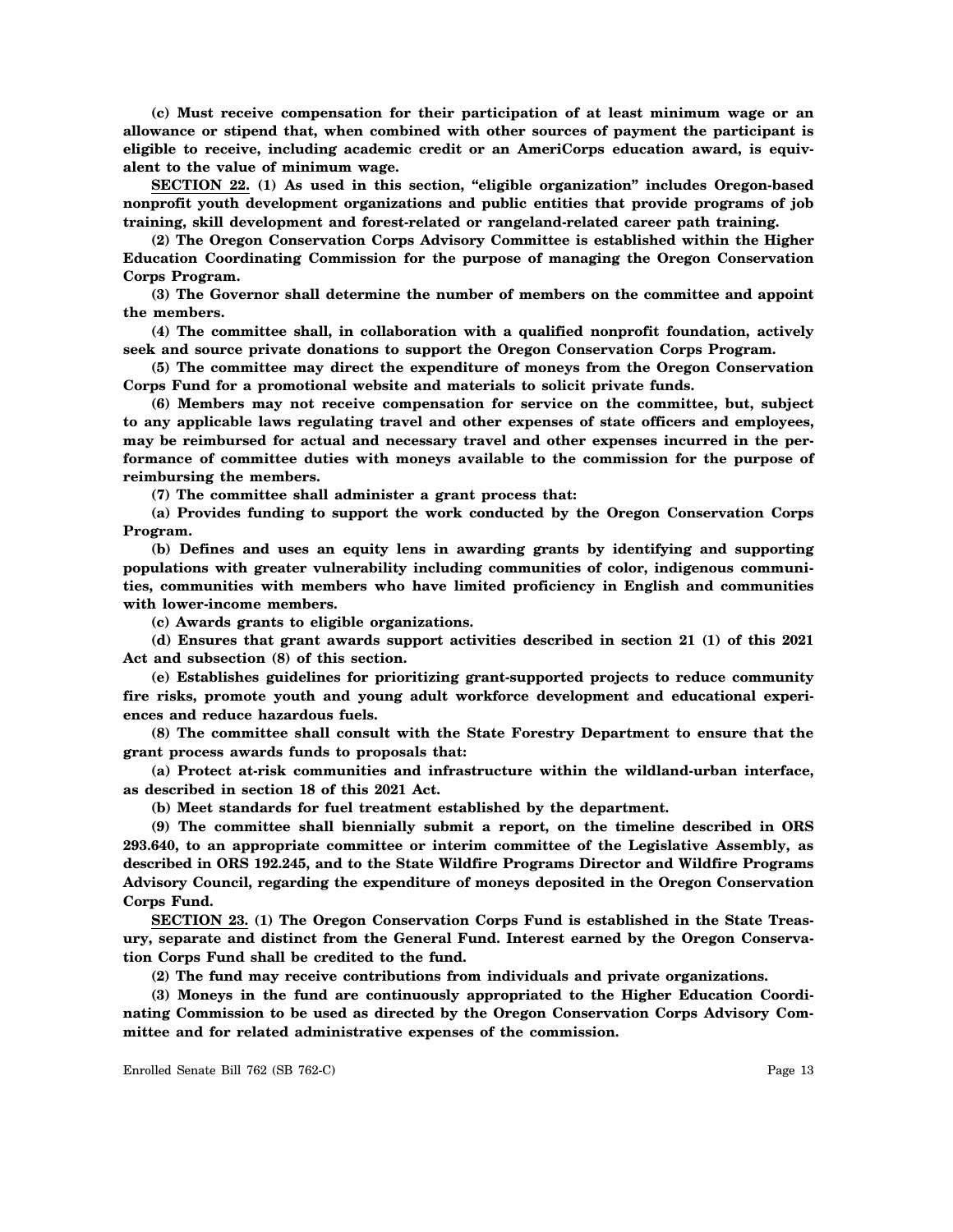**(4) The commission shall keep records of all moneys credited to and deposited in the fund and the activity or program against which each withdrawal from the fund is charged.**

#### **SMALL FORESTLAND GRANT PROGRAM**

**SECTION 24. (1) As used in this section, "small forestland owner" means an individual, group, federally recognized Indian tribe in Oregon or association that owns:**

**(a) Up to 160 acres of nonindustrial private forestland west of the crest of the Cascade Mountains; or**

**(b) Up to 640 acres of nonindustrial private forestland east of the crest of the Cascade Mountains.**

**(2) The State Forestry Department shall establish a small forestland grant program for the purpose of providing grants, on a competitive basis, to support small forestland owners in reducing wildfire risk through the restoration of landscape resiliency and the reduction of hazardous fuels on the owners' property.**

**(3) In consultation with partners and stakeholders, the department shall set criteria for assessing grant applications and awarding grants. The criteria may include, but need not be limited to:**

**(a) Prioritization of projects on forestland in extreme or high wildfire risk classes described in section 7 of this 2021 Act.**

**(b) Owner commitment to maintaining fuel reduction treatments.**

**(c) Owner possession of a forest management plan.**

**(d) Project proximity to current or past fuel mitigation efforts, supported by any owner**

**or funding source, that would contribute to cross-boundary, landscape-scale forest resiliency. (e) Whether the project addresses additional resource concerns, such as insect and disease management.**

**(f) Whether critical facilities and infrastructure may receive enhanced protection due to project outcomes.**

#### **PRESCRIBED FIRE**

**SECTION 25. The State Forestry Department shall adopt rules to clarify that a person may:**

**(1) Conduct a prescribed fire that burns across land ownership boundaries if the person obtains a permit for the fire as described in ORS 477.515 or 477.625 and complies with the conditions of the permit.**

**(2) Obtain a single permit under ORS 477.515 or 477.625 for a prescribed fire that burns across land ownership boundaries if the person demonstrates to the department that the person has obtained consent to conduct the fire from all persons on whose lands the fire is planned to burn.**

**SECTION 25a. The State Forestry Department shall initiate the rulemaking described in section 25 of this 2021 Act on or before November 30, 2021, and finalize the rulemaking on or before November 30, 2022.**

**SECTION 26.** ORS 526.360 is amended to read:

526.360. (1) The State Board of Forestry**,** [*and the forester*] **the State Forester and forest protective associations** may assist to the extent [*possible*] **practical** in developing, for forestry, grazing or agricultural uses, all forestland classified pursuant to ORS 526.328 or 526.340 for such uses, including the burning of brush or other flammable material for the purpose of:

(a) Removing a fire hazard to any property;

(b) Preparing seed beds;

(c) Removing obstructions to or interference with the proper seeding or agricultural or grazing development or use of that land;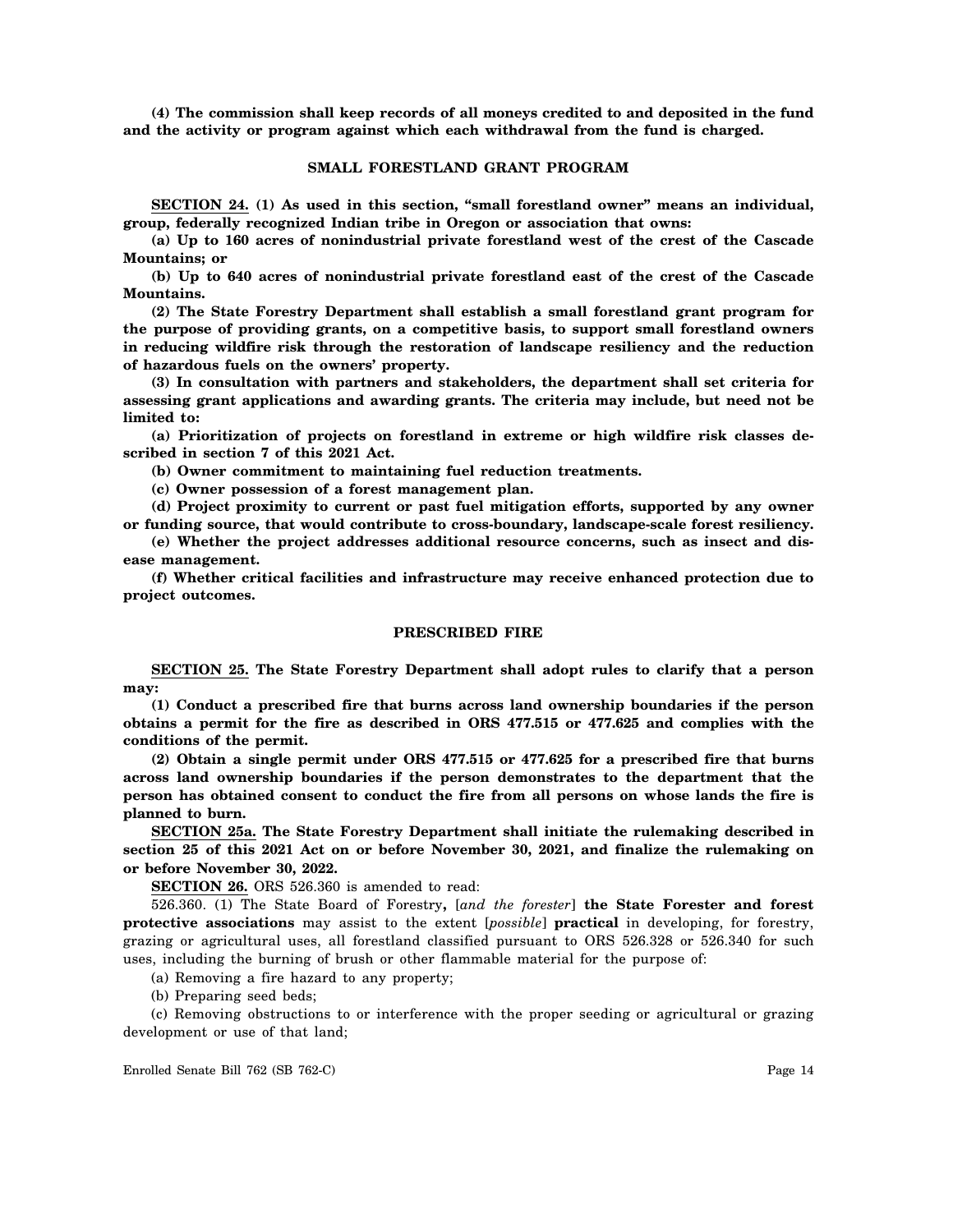(d) Promoting the establishment of new forest crops on cutover, denuded or underproductive lands;

(e) Implementing pest prevention and suppression activities, as provided in ORS 527.310 to 527.370; or

(f) Promoting improvements to forest health, including improvements to fish and wildlife habitat.

(2) Upon request of the owner or the agent of the owner of any forestland classified pursuant to ORS 526.328 or 526.340, the forester **or a forest protective association** may perform or supervise burning operations thereon for any of the purposes stated in subsection (1) of this section. The owner or the agent of the owner shall supply such personnel and equipment and shall perform such fire control actions and activities as the forester **or forest protective association** may require while there is danger of the fire spreading. The forester **or forest protective association** may refuse to perform or supervise burning or to issue any burning permit when, in the judgment of the forester **or forest protective association**, conditions so warrant.

(3) To accomplish the purposes set forth in subsection (1) of this section, the [*State Board of Forestry may*] **board shall** establish by rule a Certified Burn Manager program.

**(4)** The rules shall include:

(a) Certification standards, requirements and procedures;

(b) Standards, requirements and procedures to revoke certification;

(c) Actions and activities that a Certified Burn Manager must perform;

(d) Actions and activities that a Certified Burn Manager may not allow or perform;

(e) Limitations on the use of a Certified Burn Manager; and

(f) Any other standard, requirement or procedure that the board considers necessary for the safe and effective administration of the program.

**(5) The rules may establish and impose fees for participation in the program.**

[*(4)*] **(6)** When [*any*] **a** burning for any of the purposes stated in subsection (1) of this section on forestland classified pursuant to ORS 526.328 or 526.340 is started under the supervision of and supervised by the forester**, a forest protective association** or a Certified Burn Manager, [*no*] **a** person [*shall*] **may not** be **held** liable for property damage resulting from that burning unless the damage is caused by the negligence of the person.

**SECTION 27. By December 1, 2021, the State Board of Forestry shall:**

**(1) Consult with the Oregon Prescribed Fire Council concerning best practices for conducting the Certified Burn Manager program described in ORS 526.360;**

**(2) Initiate rulemaking to establish the program; and**

**(3) Report in the manner provided in ORS 192.245 to an appropriate committee or interim committee of the Legislative Assembly on progress the board has made in establishing and implementing the program and when the board expects to launch the program.**

#### **FEDERAL PARTNERSHIPS**

**SECTION 27a. The State Forestry Department shall cooperate with federal agencies to increase the effectiveness of activities undertaken pursuant to ORS 526.271, 526.274 and 526.275.**

#### **PROTECTED AREAS**

**SECTION 28. (1) The State Forester, in collaboration with the State Fire Marshal, state agencies and local governments as defined in ORS 174.116, shall adopt rules establishing baseline levels of wildfire protection for lands that are outside of forest protection districts and susceptible to wildfire. When establishing the baseline levels for lands, the State Forester shall ensure that the levels are adapted to reflect regional conditions. A county, in collaboration with the State Forester and the State Fire Marshal, may work to ensure that all lands within the county that are outside of forest protection districts and susceptible to**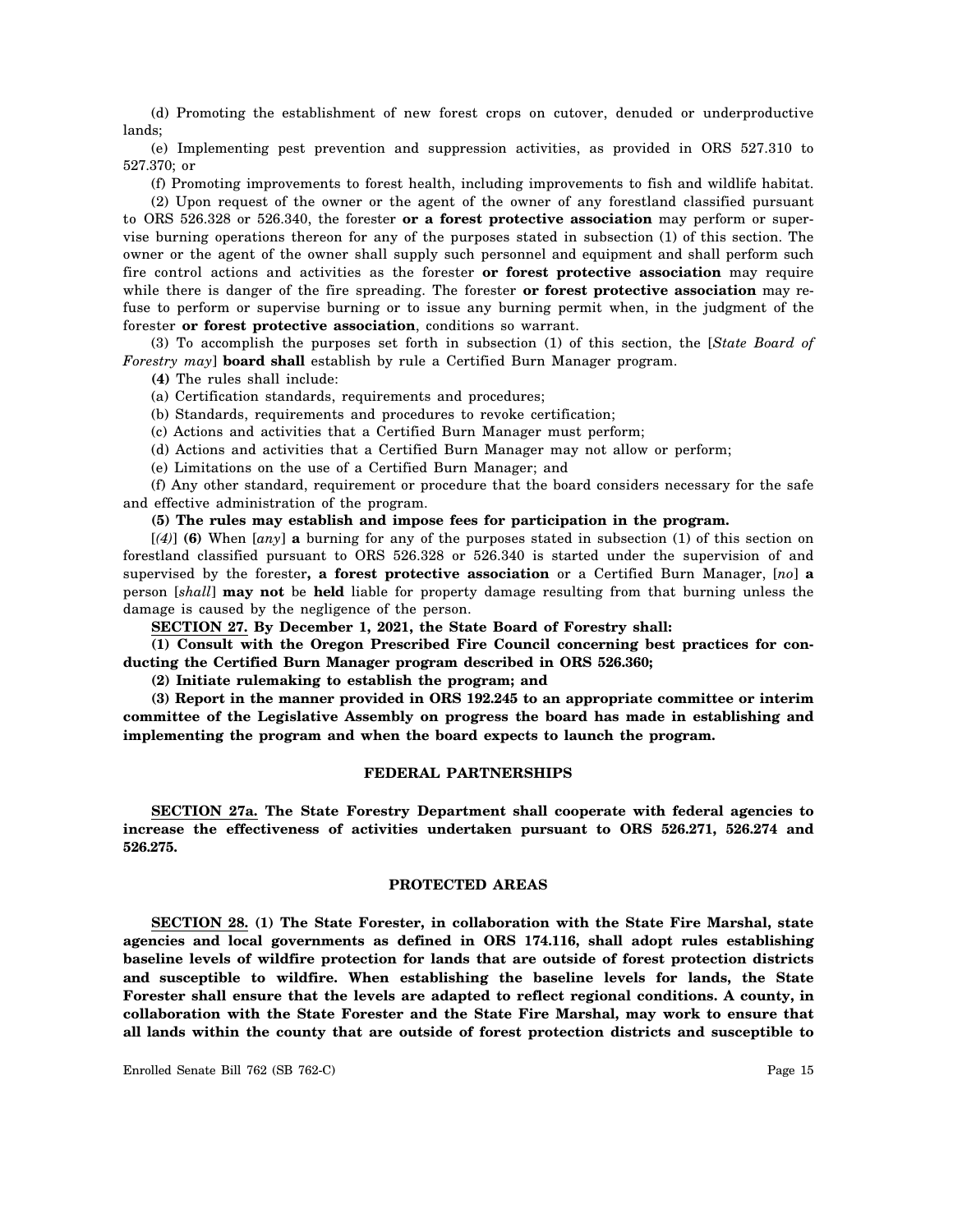**wildfire are provided with wildfire protection services at the applicable baseline level or a higher level. As used in this subsection, "forest protection districts" means lands designated in State Forester rules as provided under ORS 477.225.**

**(2) A county, in collaboration with the State Forester and the State Fire Marshal, may assist:**

**(a) Landowners, individuals and businesses with forming jurisdictions to provide wildfire protection;**

**(b) Landowners, individuals, businesses and jurisdictions with obtaining expansion of or other changes to boundaries or facility locations of jurisdictions that provide wildfire protection;**

**(c) Jurisdictions to expand or adjust jurisdiction service boundaries to ensure adequate wildfire protection for lands; and**

**(d) Jurisdictions in developing wildfire protection facilities, equipment, training and other resources adequate to ensure that the jurisdiction provides timely and effective wildfire protection at the baseline level or higher on lands described in subsection (1) of this section throughout the jurisdiction.**

**(3) The State Forester may provide financial assistance to counties for carrying out county duties under subsection (2) of this section from any funds made available to the State Forester and designated for that purpose.**

**SECTION 29. A county shall ensure no later than January 1, 2026, that all lands described in section 28 (1) of this 2021 Act within the county have baseline level or higher wildfire protection as described in section 28 of this 2021 Act.**

# **WILDFIRE RESPONSE CAPACITY**

**SECTION 30. (1) The State Forestry Department shall establish and maintain an expanded system of automated smoke detection cameras that includes staffing in detection centers to monitor and alert fire suppression staff when fires are detected.**

**(2) The system must serve the purposes of quickly detecting, locating and extinguishing fires and keeping fires as small as possible.**

**SECTION 30a. The State Forestry Department:**

**(1) Shall consult and coordinate with federal agencies, private stakeholders and other state agencies to determine the adequacy of state, federal and private wildfire response capacity. The department shall act to facilitate wildfire prevention and wildfire response communication and coordination between federal, state, local and private entities.**

**(2) Shall increase the department's wildfire readiness and response capacity, including increases to fire suppression response personnel, aviation assets and necessary administrative support personnel, to the extent the department receives funding for the increase.**

**(3) Shall, to the extent practicable, seek to leverage state moneys to obtain an increase in federal wildfire resources available to Oregon for effective initial response purposes.**

**(4) Shall consult with the office of the State Fire Marshal and with local fire defense board chiefs to assess the adequacy of available mutual aid to provide wildfire response on wildland-urban interface lands and to identify means for providing additional resources from the state or other entities to enhance wildfire response capacity on wildland-urban interface lands.**

**(5) Shall continually identify workforce development needs associated with wildfire risk mitigation and wildfire response and develop funding proposals for meeting those needs on a sustained basis. The identified workforce development needs must align with wildfire risk to provide an adequate level of wildfire protection, as described in ORS 477.062.**

**(6) May enter into cooperative agreements or contracts with a local or private entity for the purpose of assisting the entity to organize for purposes of wildfire risk mitigation or wildfire response, including, but not limited to, facilitating wildfire training and the acquisi-**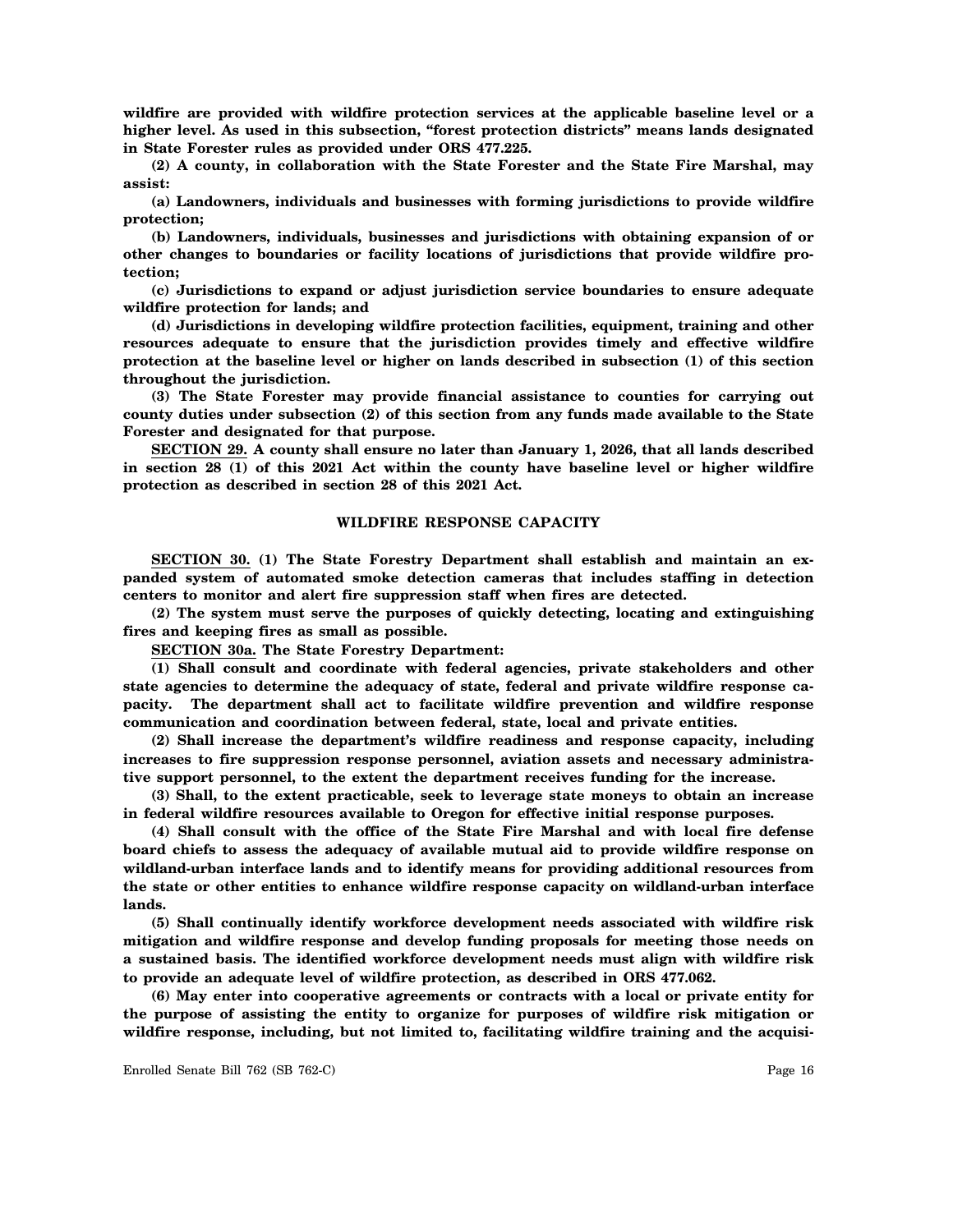**tion of firefighting equipment for the entity and assisting with payment for liability insurance and other administrative expenses of the entity associated with wildfire risk mitigation or wildfire response.**

**SECTION 30b. (1) The office of the State Fire Marshal shall increase the office's wildfire readiness and response capacity to the extent the office receives funding for the increase, by means including:**

**(a) Increasing fire prevention and response personnel and fire administrative support personnel to address planning, communications, training, deployment and safety.**

**(b) Implementing innovative technologies and modernizing systems to expedite fire resource deployment in an efficient and safe manner.**

**(2) The State Fire Marshal may:**

**(a) Designate funding intended for the Oregon fire mutual aid system to support prepositioning of resources and costs.**

**(b) Enter into contracts with federal or state agencies, other states, political subdivisions, corporations and authorities having fire suppression jurisdiction for fire prevention, suppression, coordination and response.**

# **WILDLAND-URBAN INTERFACE FIRE PROTECTION**

**SECTION 31.** ORS 477.015 is amended to read:

477.015. [*(1)*] As used in **this section and** ORS [*477.015 to 477.061*] **477.025 and 477.027**, [*unless the context otherwise requires,*] "[*forestland-urban*] **wildland-urban** interface" [*means*] **has the meaning given that term in rule by the State Board of Forestry.** [*a geographic area of forestland inside a forest protection district where there exists a concentration of structures in an urban or suburban setting.*]

[*(2) As used in ORS 477.015 to 477.057, unless the context requires otherwise:*]

[*(a) "Committee" means a county forestland-urban interface classification committee.*]

[*(b) "Governing body" means the board of county commissioners or county court of a county, as the case may be.*]

**SECTION 32.** ORS 477.025 is amended to read:

477.025. The Legislative Assembly recognizes that the [*forestland*] **wildland**-urban interface in Oregon varies by condition, situation, fire hazard and risk, that different [*forestland*] **wildland**-urban interface fire protection problems exist across the state because of this variability, **and** that these different problems necessitate varied fire prevention and protection practices**.** [*and that, in order to give recognition to such differences and their effect on the accomplishment of the public policy stated in ORS 477.023, certain classifications of the forestland-urban interface within the State of Oregon are established by ORS 477.027 to 477.057.*]

**SECTION 33.** ORS 477.027 is amended to read:

477.027. **(1)** By [*administrative*] rule, **considering national best practices,** the State Board of Forestry shall establish**:**

**(a) A definition of "wildland-urban interface."**

**(b)** Criteria by which the [*forestland-urban*] **wildland-urban** interface [*shall*] **must** be identified and classified.

**(2)** The criteria [*shall*]**:**

**(a) Must** recognize differences across the state in fire hazard, fire risk and structural characteristics within the [*forestland-urban*] **wildland-urban** interface.

**(b) May not exclude a category of land from inclusion in the wildland-urban interface.**

**(3) Based on** the criteria [*shall include not less than three nor more than*]**, the board shall establish** five classes of [*forestland-urban*] **wildland-urban** interface.

**(4) The classes must be integrated into the comprehensive statewide map described in section 7 of this 2021 Act.**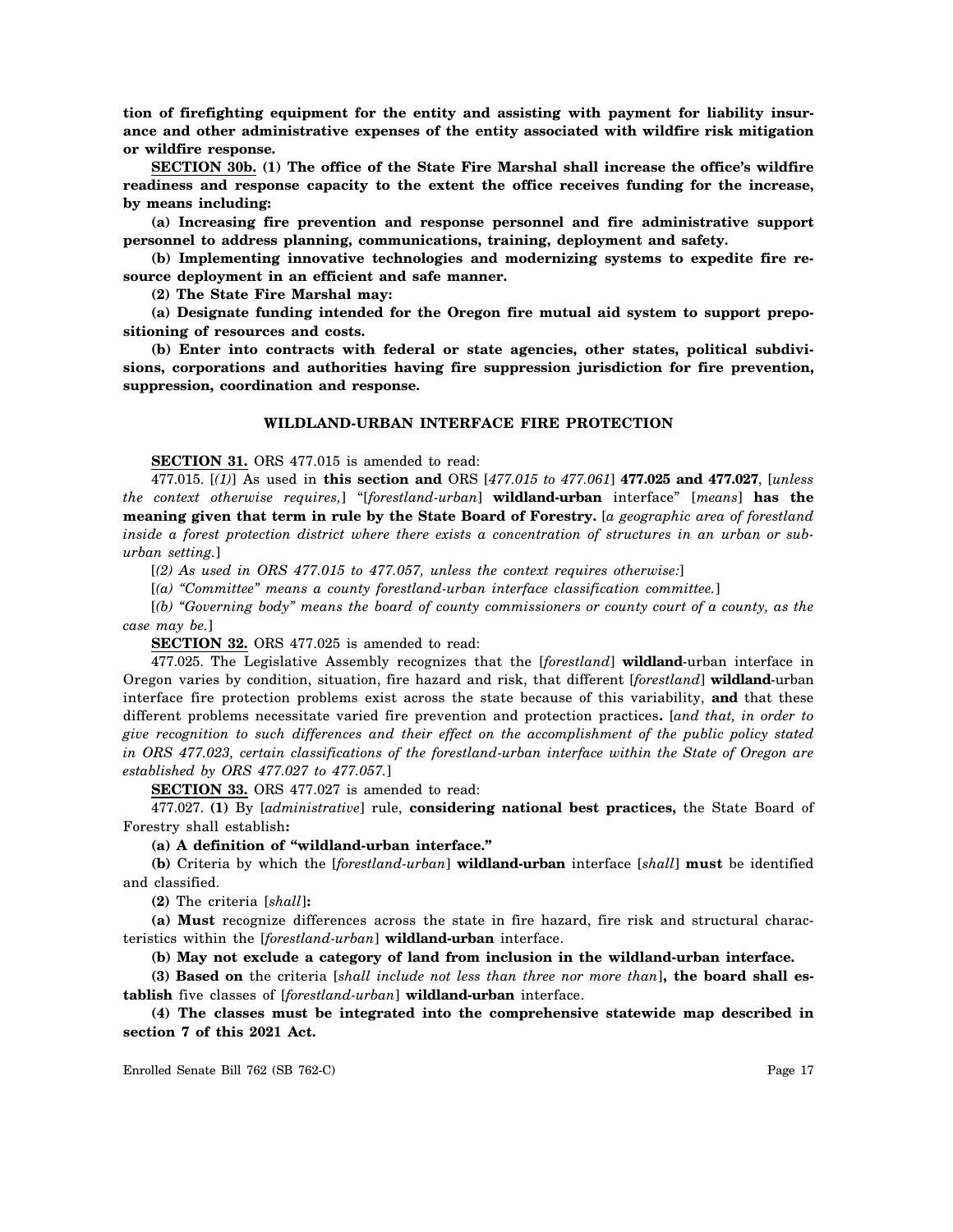**SECTION 33a. The State Board of Forestry shall adopt by rule the definition described in ORS 477.027 (1)(a), as amended by section 33 of this 2021 Act, not later than 100 days after the effective date of this 2021 Act.**

**SECTION 34. ORS 477.017, 477.018, 477.023, 477.029, 477.031, 477.052, 477.054, 477.057, 477.059, 477.060 and 477.061 are repealed.**

#### **STATE WILDFIRE PROGRAMS DIRECTOR**

**SECTION 35. (1) The Governor shall appoint a State Wildfire Programs Director to serve at the pleasure of the Governor.**

**(2) The duties of the director shall include:**

**(a) Overseeing implementation of requirements and authorization provided by this 2021 Act.**

**(b) Coordinating and integrating activities of state agencies and other entities that are required or authorized by this 2021 Act in order to optimize the efficiency and effectiveness of the activities.**

**(c) Ensuring compliance with deadlines set out in this 2021 Act.**

**(d) Monitoring and assessing any financial impacts of the activities on local jurisdictions and the equity of those financial impacts among the jurisdictions.**

**(e) Supervising staffing of the Wildfire Programs Advisory Council.**

**(f) Reporting at least every 60 days to the Governor, the President of the Senate, the Speaker of the House of Representatives and the chairs of relevant committees and interim committees of the Legislative Assembly to summarize progress on implementing the activities, note obstacles and opportunities and catalog possibilities for future improvements to further reduce wildfire risk in this state.**

**(g) Exploring additional opportunities to reduce wildfire risk, including but not limited to engaging with:**

**(A) Insurance companies regarding insurance policy coverage provisions, underwriting standards, insurance rates and any other topics relevant to enhancing the protection of property from wildfire at a reasonable cost.**

**(B) Electric utilities regarding further actions to protect public safety, reduce risk to electric company customers and promote electrical system resilience to wildfire damage.**

**(C) Congressional delegations and federal agencies to expand opportunities for cost-share partnerships for wildfire mitigation and develop strategies for improvements to federal fire management policies.**

**(h) Collaborating with the State Resilience Officer and participating in any relevant emergency preparedness advisory councils.**

# **WILDFIRE PROGRAMS ADVISORY COUNCIL**

**SECTION 36. (1) As used in this section, "defensible space" has the meaning given that term in section 8 of this 2021 Act.**

**(2) There is established a Wildfire Programs Advisory Council to advise and assist the State Wildfire Programs Director by:**

**(a) Closely monitoring implementation of activities related to wildfire prevention and response, including receiving and evaluating agency reports related to wildfire prevention and response.**

**(b) Providing advice on potential changes to the activities in order to fulfill the goal of dramatically reducing wildfire risk in this state and ensuring that regional defensible space, building codes and land use applications are appropriate.**

**(c) Strengthening intergovernmental and multiparty collaboration and enhancing collaboration between governments and stakeholders on an ongoing basis.**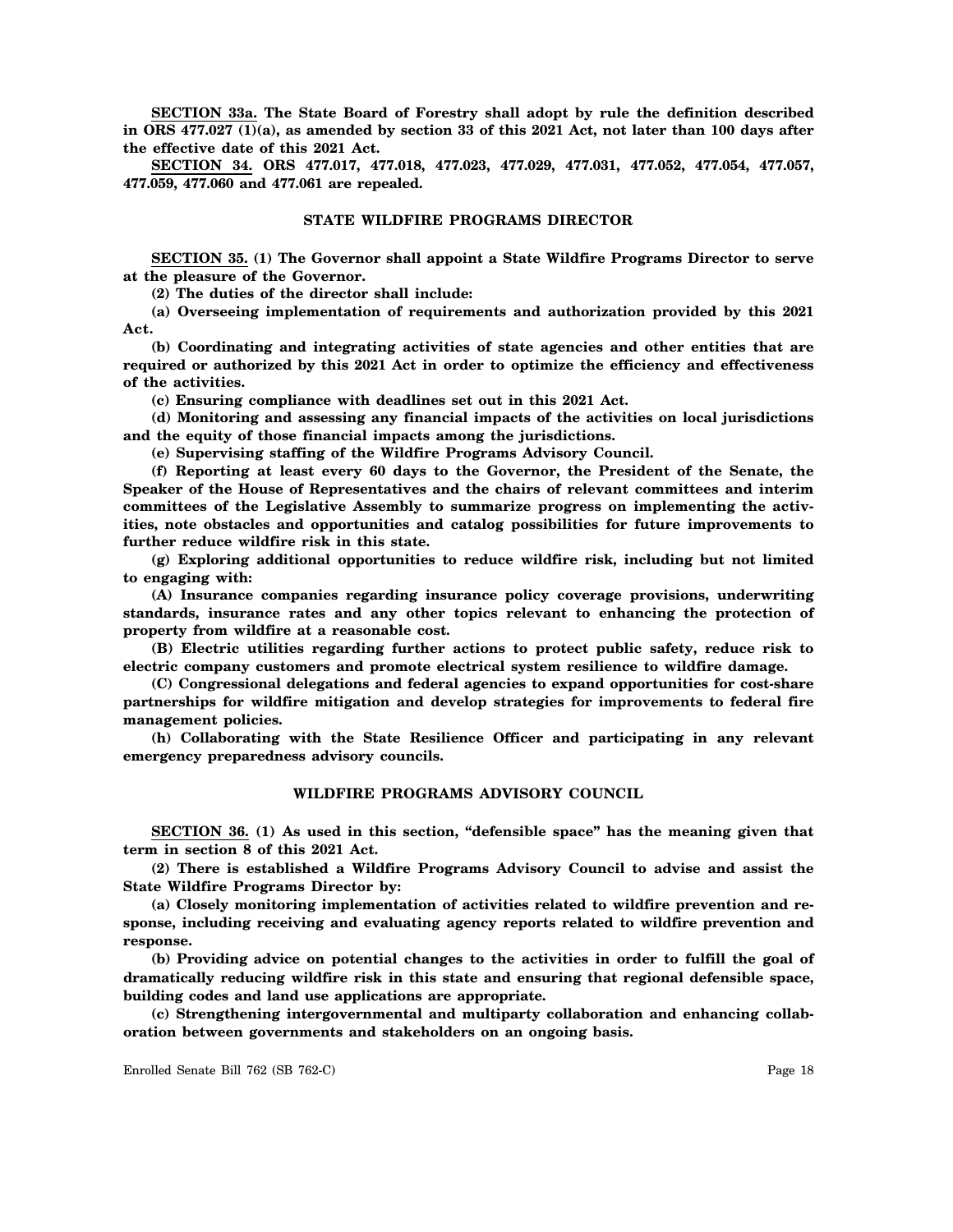**(d) Developing strategies to enhance collaboration among governmental bodies and the general public.**

**(e) Assessing ways the statewide map of wildfire risk described in section 7 of this 2021 Act may inform development of building codes and land use laws, rules and decisions, in a regionally appropriate manner.**

**(f) Assessing the application of defensible space requirements to vineyards, crops and other cultivated vegetation.**

**(g) Reviewing Department of Land Conservation and Development findings and recommendations in the report required by section 11 of this 2021 Act and making additional recommendations related to potential updates to the statewide land use planning program, local comprehensive plans and zoning codes to incorporate wildfire risk maps and minimize wildfire risk to people, public and private property, businesses, infrastructure and natural resources.**

**(3) The council is not a decision-making body but instead is established to provide advice, assistance, perspective, ideas and recommendations to the State Wildfire Programs Director.**

**(4) The President of the Senate and Speaker of the House of Representatives shall jointly appoint 19 members to the council as follows:**

**(a) One member who represents county government.**

**(b) One member who is a land use planning director of a county that is wholly or partially within the wildland-urban interface.**

**(c) One member who represents city government.**

**(d) One member who is a land use planning director of a city that is wholly or partially within the wildland-urban interface.**

**(e) One member who represents fire chiefs and has experience with managing, fighting or preventing fire within the wildland-urban interface.**

**(f) One member who represents fire marshals and has experience with managing, fighting or preventing fire within the wildland-urban interface.**

**(g) One member who represents firefighters and has experience with managing, fighting or preventing fire within the wildland-urban interface.**

**(h) One member who represents rural residential property owners whose property is wholly or partially within the wildland-urban interface.**

**(i) One member who represents farming property owners whose property is wholly or partially within the wildland-urban interface.**

**(j) One member who represents ranching property owners whose property is wholly or partially within the wildland-urban interface.**

**(k) One member who represents forestland owners whose property is wholly or partially within the wildland-urban interface.**

**(L) One member who represents federally recognized Indian tribes with land wholly or partially within the wildland-urban interface.**

**(m) One member who represents a utility company.**

**(n) One member who represents environmental interests.**

**(o) One member who represents forest resiliency interests.**

**(p) One member who represents state or regional land use planning organizations.**

**(q) One member who represents land and housing development interests or real estate industry interests.**

**(r) One member who represents public health professionals.**

**(s) One member who represents the environmental justice community.**

**(5) The presiding officers shall provide public notice of an opportunity for interested parties to submit names of interest for appointment to the council.**

**(6) At least 30 days before appointing a member, the presiding officers shall consult in good faith with the minority leaders of the Senate and House of Representatives on the appointment.**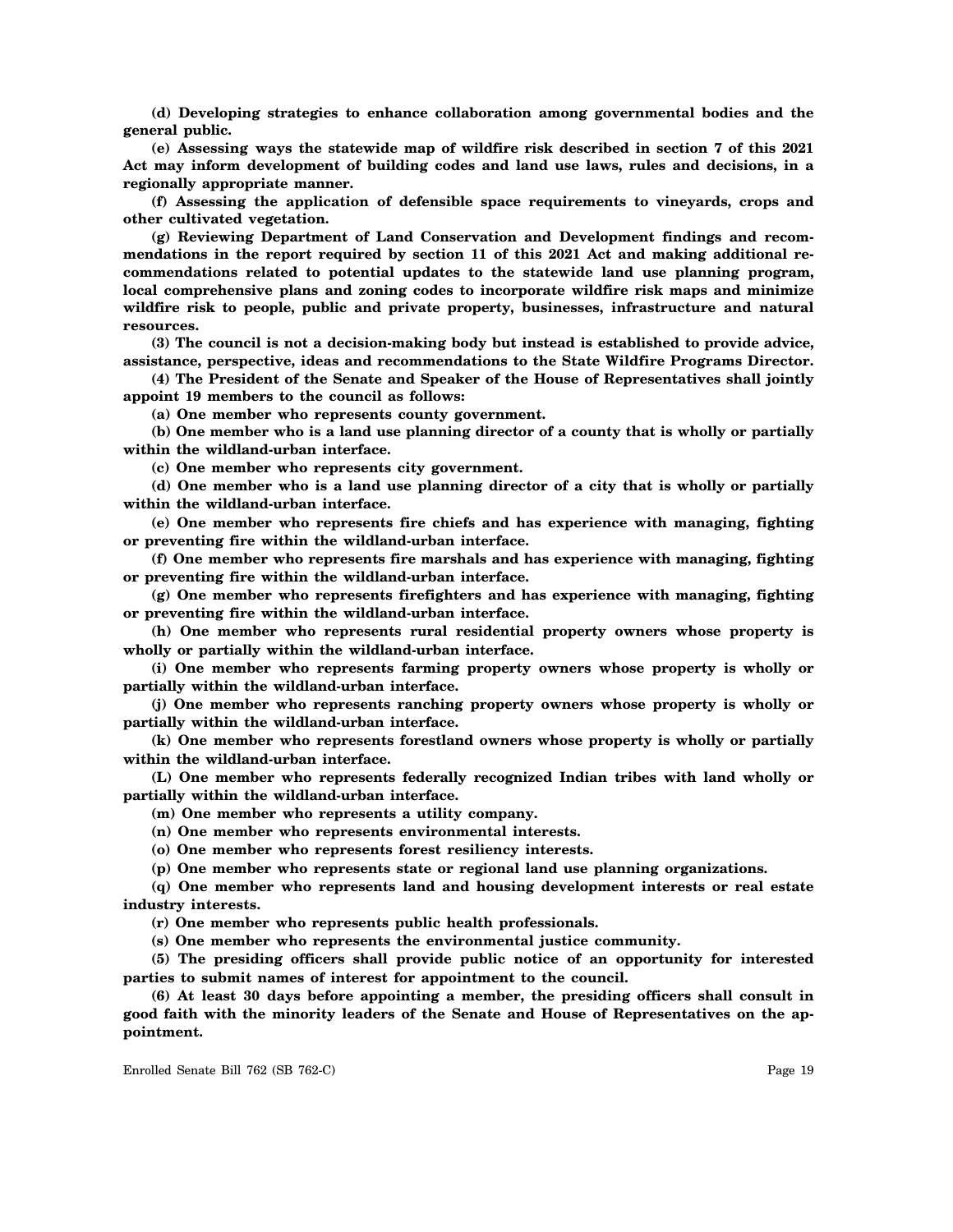**(7) The term of service for each member is four years.**

**(8) The members are eligible for reappointment.**

**(9) The council shall elect a chairperson and vice chairperson to serve for one-year terms.**

**(10) The members shall serve on the council as volunteers and are not entitled to reimbursement for expenses.**

**(11) The Department of Consumer and Business Services, Department of Land Conservation and Development, office of the State Fire Marshal and State Forestry Department shall each provide 15 percent of the time of a full-time equivalent employee to:**

**(a) Cooperatively staff the council.**

**(b) Attend council meetings as informational resources.**

**(c) Assist with drafting reports at the request of the council.**

**(d) Support the work of the State Wildfire Programs Director.**

**(12) The Oregon State University Extension Service shall designate a person to serve as staff for the council.**

**(13) Each October the council shall submit a report to the Governor and appropriate committees or interim committees of the Legislative Assembly that describes progress on implementing program activities related to defensible space, building codes, land use and community emergency preparedness and that recommends improvements.**

**SECTION 37. (1) On or before September 1, 2021, members of the Wildfire Programs Advisory Council must be appointed as described in section 36 (4) of this 2021 Act.**

**(2) On or before November 1, 2021, the council must begin meeting regularly.**

**SECTION 38. Notwithstanding section 36 (7) of this 2021 Act, the term of service for the members first appointed from each category described in section 36 (4)(a), (c), (e), (g), (i), (k), (m), (o), (q) and (s) of this 2021 Act is three years.**

**SECTION 39. The Wildfire Programs Advisory Council must make the first report described in section 36 (13) of this 2021 Act in October 2022.**

## **CONFORMING AMENDMENTS**

**SECTION 40. For purposes of the sellers' property disclosure statements described in ORS 105.464, "forestland-urban interface" has the same meaning as "wildland-urban interface," as defined in ORS 477.015.**

**SECTION 41.** ORS 197.716 is amended to read:

197.716. (1) As used in this section:

(a) "Economic opportunity analysis" means an analysis performed by a county that:

(A) Identifies the major categories of industrial uses or other employment uses that could reasonably be expected to expand or locate in the county based on a review of trends on a national, state, regional or county level;

(B) Identifies the number of sites by type reasonably expected to be needed to accommodate the expected employment growth based on the site characteristics typical of expected uses;

(C) Estimates the types and amounts of industrial uses and other employment uses likely to occur in the county based on subparagraphs (A) and (B) of this paragraph and considering the county's economic advantages and disadvantages, including:

(i) Location, size and buying power of markets;

(ii) Availability of transportation facilities for access and freight mobility;

(iii) Public facilities and public services;

(iv) Labor market factors;

(v) Access to suppliers and utilities;

(vi) Necessary support services;

(vii) Limits on development due to federal and state environmental protection laws; and

(viii) Educational and technical training programs;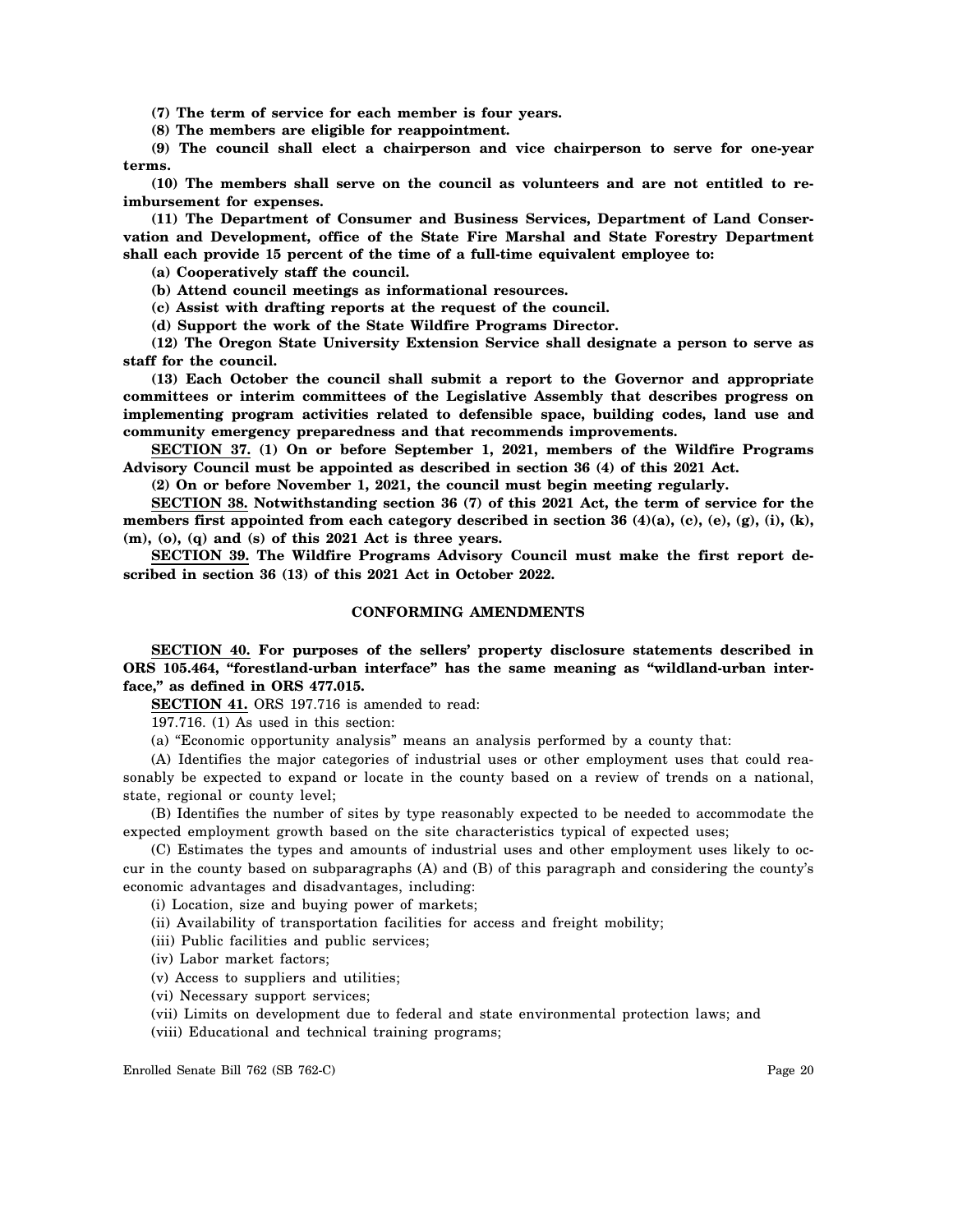(D) Assesses community economic development potential through a public process in conjunction with state agencies and consistent with any categories or particular types of industrial uses and other employment uses desired by the community as identified in an existing comprehensive plan;

(E) Examines existing firms in the county to identify the types of sites that may require expansion;

(F) Includes an inventory of vacant and developed lands within the county designated for industrial use or other employment use, including:

(i) The description, including site characteristics, of vacant or developed sites within each plan or zoning district; and

(ii) A description of any development constraints or infrastructure needs that affect the buildable area of sites in the inventory; and

(G) Identifies additional potential sites for designation and rezoning that could reasonably accommodate expected industrial uses and other employment uses that cannot be met by existing inventories.

(b) "Industrial use" means industrial employment activities, including manufacturing, assembly, fabrication, processing, storage, logistics, warehousing, importation, distribution and transshipment and research and development.

(c) "Listed county" means Baker, Gilliam, Grant, Harney, Lake, Malheur, Sherman, Union, Wallowa or Wheeler County.

(d) "Other employment use" means all nonindustrial employment activities, including small scale commercial use, wholesale, service, nonprofit, business headquarters, administrative, governmental or employment activities that serve the medical, educational, social service, recreational or security industries and that occupy retail, office or flexible building types of any size or multibuilding campuses.

(e) "Reasonably be expected to expand or locate in the county" means that the county possesses the appropriate locational factors for the use or category of use.

(f)(A) "Small scale commercial use" means the low-impact use of land primarily for the retail sale of products or services, including offices.

(B) "Small scale commercial use" does not include use of land for factories, warehouses, freight terminals or wholesale distribution centers.

(2) A listed county that has adopted an economic opportunity analysis as part of its comprehensive plan may amend its comprehensive plan, land use regulations and zoning map to designate not more than 10 sites outside an urban growth boundary that cumulatively total not more than 50 acres of land if the sites were identified in any economic opportunity analysis as additional potential sites for industrial uses or other employment uses in order to allow for industrial uses and other employment uses without requiring an exception under ORS 197.732 to any statewide land use planning goals related to:

(a) Agriculture;

- (b) Forest use; or
- (c) Urbanization.

(3) A county may not designate a site under subsection (2) of this section:

(a) On any lands designated as high-value farmland as defined in ORS 195.300;

(b) Unless the county complies with ORS 197.714; and

(c) If any portion of the proposed site is for lands designated for forest use, unless the county:

(A) Notifies the State Forester in writing not less than 21 days before designating the site; and (B) Cooperates with the State Forester in:

(i) Updating and classifying [*forestland*] **wildland**-urban interface lands in and around the site;

(ii) Taking necessary steps to implement or update the [*forestland*] **wildland**-urban interface fire protection system in and around the site as described in ORS [*477.015 to 477.061*] **477.027**; and

(iii) Implementing other fire protection measures authorized by the State Forester.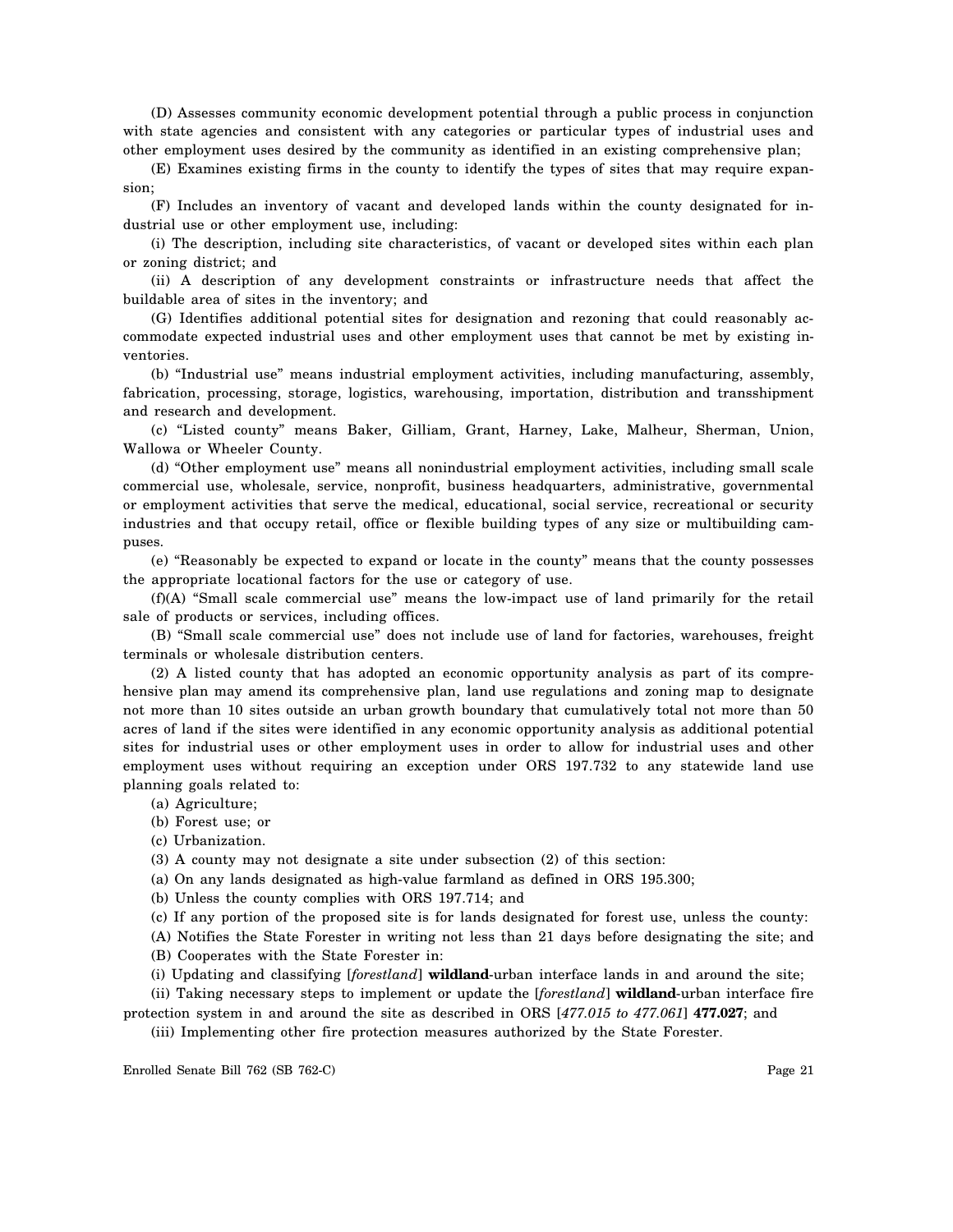(4) A county may not amend its comprehensive plan, land use regulations or zoning map under this section to allow a use that would conflict with an administrative rule adopted for the purpose of implementing the Oregon Sage-Grouse Action Plan and Executive Order 15-18.

**SECTION 42.** ORS 205.130 is amended to read:

205.130. The county clerk shall:

(1) Have the custody of, and safely keep and preserve, all files and records of deeds and mortgages of real property and a record of all maps, plats, contracts, powers of attorney and other interests affecting the title to real property required or permitted by law to be recorded.

(2) Record, or cause to be recorded, in a legible and permanent manner, and keep in the office of the county clerk, all:

(a) Deeds and mortgages of real property, powers of attorney and contracts affecting the title to real property, authorized by law to be recorded, assignments thereof and of any interest therein when properly acknowledged or proved and other interests affecting the title to real property required or permitted by law to be recorded;

(b) Certificates of sale of real property under execution or order of court, or assignments of previously recorded certificates or of any interest in real property, when properly acknowledged or proved;

(c) Certified copies of death records of any person appearing in the county records as owning or having a claim or interest in land in the county. A certified copy of a death record recorded in the deed records of a county under this subsection is a public record and is not subject to the disclosure limitations under ORS 432.350;

(d) Instruments presented for recording by the United States or the State of Oregon, or a political subdivision of either, that affect title to or an interest in real property or that lawfully concern real property; **and**

(e) Instruments recognized under state law or rule or federal law or regulation as affecting title to or an interest in real property if the instrument is properly acknowledged or proved[*; and*]**.**

[*(f) Orders from a county forestland-urban interface classification committee filed under ORS 477.052.*]

(3) Keep and maintain:

(a) Deed and mortgage records;

(b) Statutory lien records;

(c) A record called the County Clerk Lien Record in which the following shall be recorded:

(A) The warrants and orders of officers and agencies that are required or permitted by law to be recorded; and

(B) All instruments presented for recordation when required or permitted by law to be recorded that affect the title to or an interest in real property, other than instruments recorded in the deed and mortgage records or the statutory lien records;

(d) Releases, satisfactions, assignments, amendments and modifications of recorded instruments; and

(e) Other instruments required or permitted by law to be recorded not affecting interests in real property.

(4) Perform all the duties in regard to the recording and indexing of deeds and mortgages of real property, contracts, abstracts of judgments, notices of pendency, powers of attorney and other interests when required or permitted by law to be recorded that affect the title of real property, and in regard to the entry of satisfaction and discharge of the same, together with other documents required or permitted by law to be recorded.

(5) Incur no civil or criminal liability, either personally or in an official capacity, for recording an instrument that does not comply with the provisions of law that require or allow the recording of the instrument.

**SECTION 43.** ORS 477.281 is amended to read:

477.281. (1) The obligation of an owner of timberland or grazing land for payment of assessments and taxes for fire protection of forestland is limited to: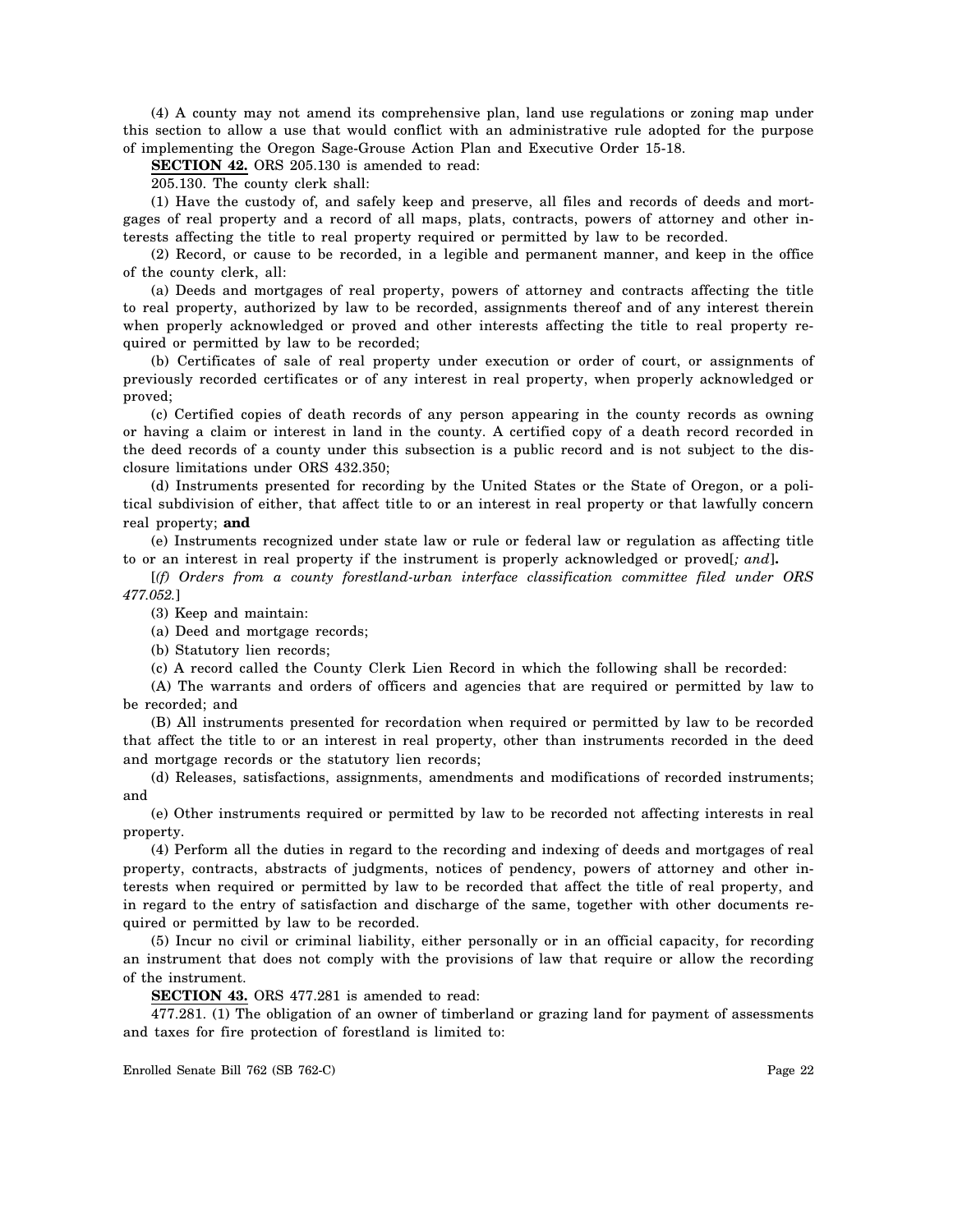(a) The payment of moneys pursuant to ORS 321.015 (2), 477.277, 477.295, 477.760 (4) and 477.880 to maintain the Oregon Forest Land Protection Fund; and

(b) The payment of forest protection district assessments pursuant to ORS [*477.060 and*] 477.205 to 477.281.

(2) As used in this section, "obligation of an owner of timberland or grazing land for payment of assessments and taxes for fire protection of forestland" does not include the duties or obligations of the owner under ORS 477.066, 477.068 or 477.120 or the obligations of an owner of land included in a rural fire protection district pursuant to ORS 478.010.

# **APPROPRIATIONS (State Forestry Department)**

**SECTION 44. Notwithstanding any other provision of law, the General Fund appropriation made to the State Forestry Department by section 1 (2), chapter \_\_\_, Oregon Laws 2021 (Enrolled Senate Bill 5518), for the biennium beginning July 1, 2021, for fire protection, is increased by \$10,611,235, for carrying out the provisions of section 30a of this 2021 Act.**

**SECTION 45. Notwithstanding any other law limiting expenditures, the limitation on expenditures established by section 2 (2), chapter \_\_\_, Oregon Laws 2021 (Enrolled Senate Bill 5518), for the biennium beginning July 1, 2021, as the maximum limit for payment of expenses from fees, moneys or other revenues, including Miscellaneous Receipts and federal funds from the United States Forest Service for fire protection and for research projects, but excluding lottery funds and federal funds not described in section 2, chapter \_\_\_, Oregon Laws 2021 (Enrolled Senate Bill 5518), collected or received by the State Forestry Department, for fire protection, is increased by \$11,514,649, for carrying out the provisions of section 30a of this 2021 Act.**

**SECTION 46. Notwithstanding any other provision of law, the General Fund appropriation made to the State Forestry Department by section 1 (3), chapter \_\_\_, Oregon Laws 2021 (Enrolled Senate Bill 5518), for the biennium beginning July 1, 2021, for federal forest restoration, is increased by \$27,990,713, for carrying out the provisions of sections 7, 18, 20, 24 and 30a of this 2021 Act.**

**SECTION 47. Notwithstanding any other law limiting expenditures, the limitation on expenditures established by section 2 (1), chapter \_\_\_, Oregon Laws 2021 (Enrolled Senate Bill 5518), for the biennium beginning July 1, 2021, as the maximum limit for payment of expenses from fees, moneys or other revenues, including Miscellaneous Receipts and federal funds from the United States Forest Service for fire protection and for research projects, but excluding lottery funds and federal funds not described in section 2, chapter \_\_\_, Oregon Laws 2021 (Enrolled Senate Bill 5518), collected or received by the State Forestry Department, for agency administration, is increased by \$1,467,358, for carrying out the provisions of sections 7, 18, 20 and 30a of this 2021 Act.**

**SECTION 48. In addition to and not in lieu of any other appropriation, there is appropriated to the State Forestry Department, for the biennium beginning July 1, 2021, out of the General Fund, the amount of \$15,000,000, for the purpose of offsetting potential increases in landowner forest patrol assessments under ORS 477.270 due to the implementation of the provisions of section 30a of this 2021 Act.**

**SECTION 49. Notwithstanding any other provision of law, the General Fund appropriation made to the State Forestry Department by section 1 (6), chapter \_\_\_, Oregon Laws 2021 (Enrolled Senate Bill 5518), for the biennium beginning July 1, 2021, for the equipment pool, is increased by \$474,884, for carrying out the provisions of section 30a of this 2021 Act.**

## **(Public Utility Commission)**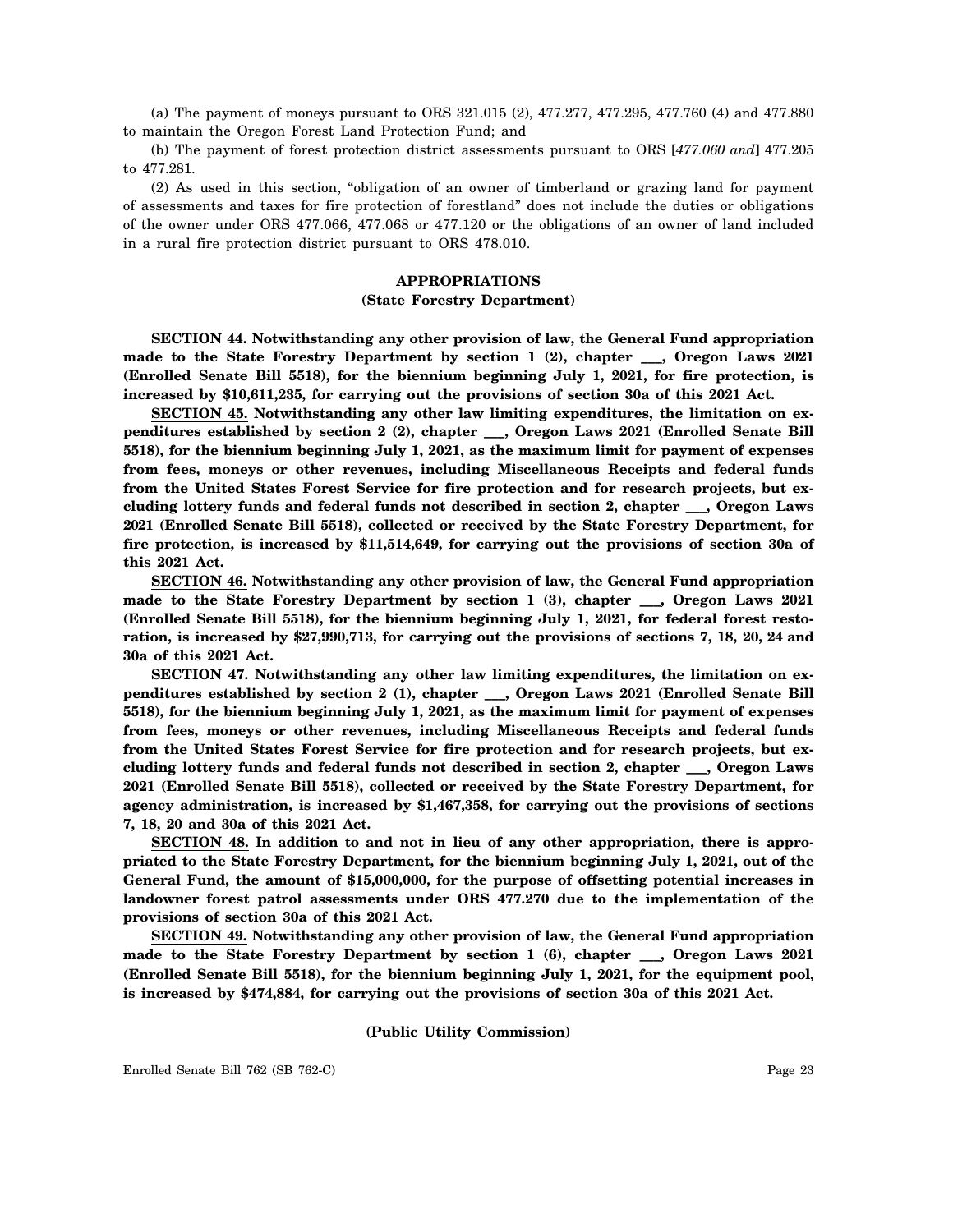**SECTION 50. Notwithstanding any other law limiting expenditures, the amount of \$324,286 is established for the biennium beginning July 1, 2021, as the maximum limit for payment of expenses from fees, moneys or other revenues, including Miscellaneous Receipts, but excluding lottery funds and federal funds, collected or received by the Public Utility Commission, for carrying out the provisions of sections 2 and 3 of this 2021 Act.**

## **(Department of State Police, Office of the State Fire Marshal)**

**SECTION 51. Notwithstanding any other provision of law, the General Fund appropriation made to the Department of State Police by section 1 (1), chapter \_\_\_, Oregon Laws 2021 (Enrolled House Bill 5028), for the biennium beginning July 1, 2021, for patrol services, criminal investigations, gaming enforcement and the office of the State Fire Marshal, is increased by \$13,506,889, for carrying out the provisions of sections 8a, 10 and 30b (1) of this 2021 Act.**

**SECTION 52. Notwithstanding any other provision of law, the General Fund appropriation made to the Department of State Police by section 1 (1), chapter \_\_\_, Oregon Laws 2021 (Enrolled House Bill 5028), for the biennium beginning July 1, 2021, for patrol services, criminal investigations, gaming enforcement and the office of the State Fire Marshal, is increased by \$7,000,000, for carrying out the provisions of section 8a (5) of this 2021 Act.**

**SECTION 53. In addition to and not in lieu of any other appropriation, there is appropriated to the Department of State Police, office of the State Fire Marshal, for the biennium beginning July 1, 2021, out of the General Fund, the amount of \$25,000,000, for deposit in the Community Risk Reduction Fund established by section 9 of this 2021 Act.**

**SECTION 54. Notwithstanding any other law limiting expenditures, the amount of \$25,000,000 is established for the biennium beginning July 1, 2021, as the maximum limit for payment of expenses by the Department of State Police, office of the State Fire Marshal, from the Community Risk Reduction Fund established by section 9 of this 2021 Act for the purpose of carrying out the provisions of section 8a (6) of this 2021 Act.**

**SECTION 55. Notwithstanding any other provision of law, the General Fund appropriation made to the Department of State Police by section 1 (1), chapter \_\_\_, Oregon Laws 2021 (Enrolled House Bill 5028), for the biennium beginning July 1, 2021, for patrol services, criminal investigations, gaming enforcement and the office of the State Fire Marshal, is increased by \$55,000,000, for carrying out the provisions of section 30b of this 2021 Act that are related to the Oregon fire mutual aid system.**

# **(Department of Environmental Quality)**

**SECTION 56. Notwithstanding any other provision of law, the General Fund appropriation made to the Department of Environmental Quality by section 1 (1), chapter \_\_\_, Oregon Laws 2021 (Enrolled Senate Bill 5516), for the biennium beginning July 1, 2021, for air quality, is increased by \$3,322,828, for carrying out the provisions of sections 13, 13a and 13b of this 2021 Act.**

#### **(Department of Human Services)**

**SECTION 57. Notwithstanding any other provision of law, the General Fund appropriation made to the Department of Human Services by section 1 (1), chapter \_\_\_, Oregon Laws 2021 (Enrolled Senate Bill 5529), for the biennium beginning July 1, 2021, for central services, is increased by \$5,187,411, for carrying out the provisions of sections 14, 14a and 14b of this 2021 Act.**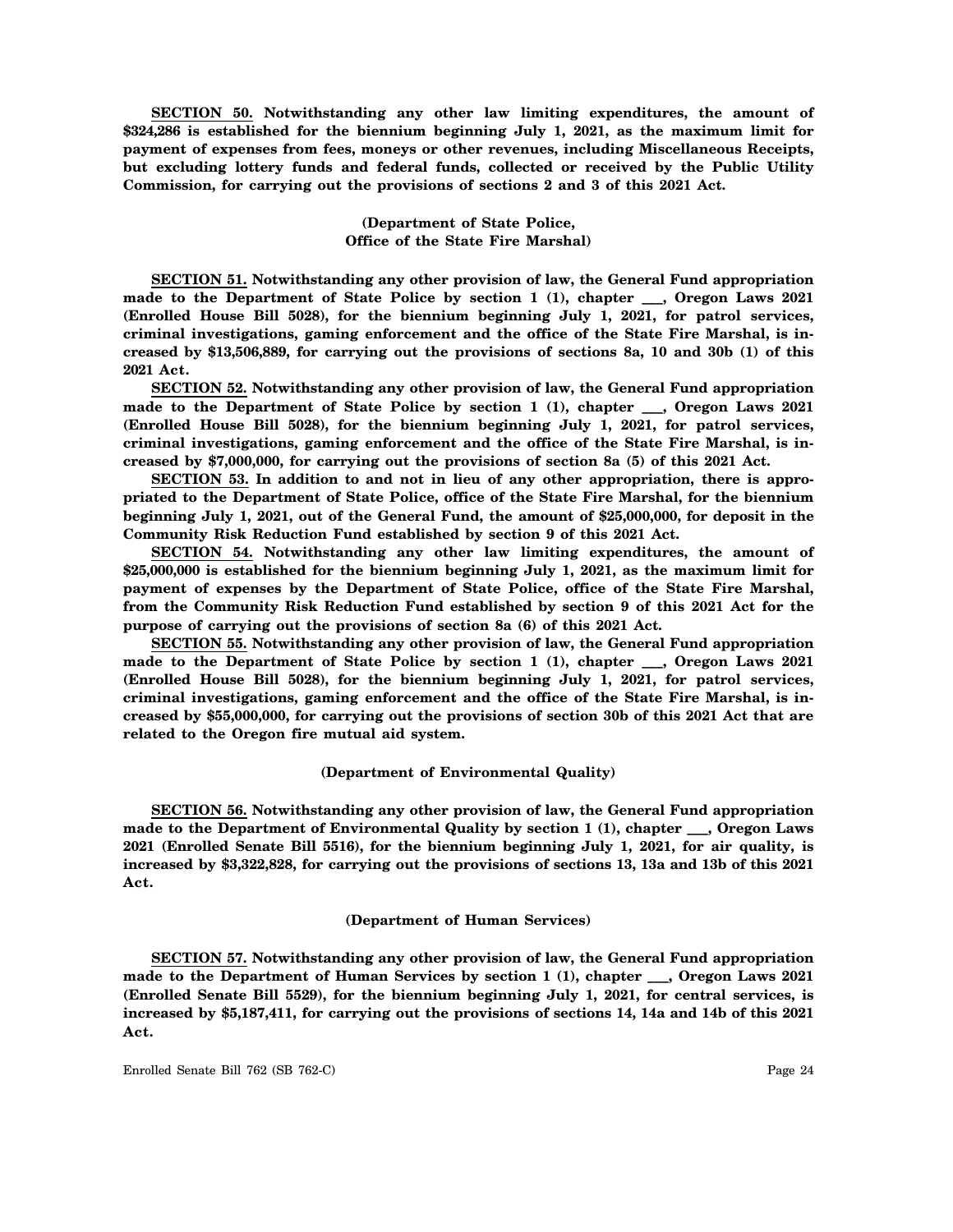#### **(Oregon Health Authority)**

**SECTION 58. Notwithstanding any other provision of law, the General Fund appropriation made to the Oregon Health Authority by section 1 (1), chapter \_\_\_, Oregon Laws 2021 (Enrolled House Bill 5024), for the biennium beginning July 1, 2021, for health systems, health policy and analytics and public health, is increased by \$4,768,812, for carrying out the provisions of sections 14, 14a, 14b, 15 and 15a of this 2021 Act.**

#### **(Oregon Military Department)**

**SECTION 59. Notwithstanding any other provision of law, the General Fund appropriation made to the Oregon Military Department by section 1 (3), chapter \_\_\_, Oregon Laws 2021 (Enrolled Senate Bill 5535), for the biennium beginning July 1, 2021, for emergency management, is increased by \$700,003, for carrying out the provisions of section 17 of this 2021 Act.**

# **(Higher Education Coordinating Commission, Oregon State University)**

**SECTION 60. Notwithstanding any other provision of law, the General Fund appropriation made to the Higher Education Coordinating Commission by section 1 (11), chapter \_\_\_, Oregon Laws 2021 (Enrolled Senate Bill 5528), for the biennium beginning July 1, 2021, for distribution to public university statewide programs, is increased by \$1,138,040, for distribution to Oregon State University for carrying out the provisions of sections 7, 12c and 18 of this 2021 Act.**

**SECTION 61. Notwithstanding any other provision of law, the General Fund appropriation made to the Higher Education Coordinating Commission by section 1 (1), chapter \_\_\_, Oregon Laws 2021 (Enrolled Senate Bill 5528), for the biennium beginning July 1, 2021, for Higher Education Coordinating Commission programs, is increased by \$643,668, for carrying out the provisions of section 22 of this 2021 Act.**

**SECTION 62. In addition to and not in lieu of any other appropriation, there is appropriated to the Higher Education Coordinating Commission, for the biennium beginning July 1, 2021, out of the General Fund, the amount of \$10,000,000, for deposit in the Oregon Conservation Corps Fund established by section 23 of this 2021 Act.**

**SECTION 63. In addition to and not in lieu of any other appropriation, there is appropriated to the Higher Education Coordinating Commission, for the biennium beginning July 1, 2021, out of the General Fund, the amount of \$1,000,000, to match private donations that are donated for the purposes of funding grant-supported projects related to the Oregon Conservation Corps Program established by section 21 of this 2021 Act.**

#### **(Office of the Governor)**

**SECTION 64. Notwithstanding any other provision of law, the General Fund appropriation made to the Office of the Governor by section 1, chapter \_\_\_, Oregon Laws 2021 (Enrolled Senate Bill 5520), for the biennium beginning July 1, 2021, is increased by \$497,541, for carrying out the provisions of section 35 of this 2021 Act.**

# **CAPTIONS**

**SECTION 65. The unit captions used in this 2021 Act are provided only for the convenience of the reader and do not become part of the statutory law of this state or express any legislative intent in the enactment of this 2021 Act.**